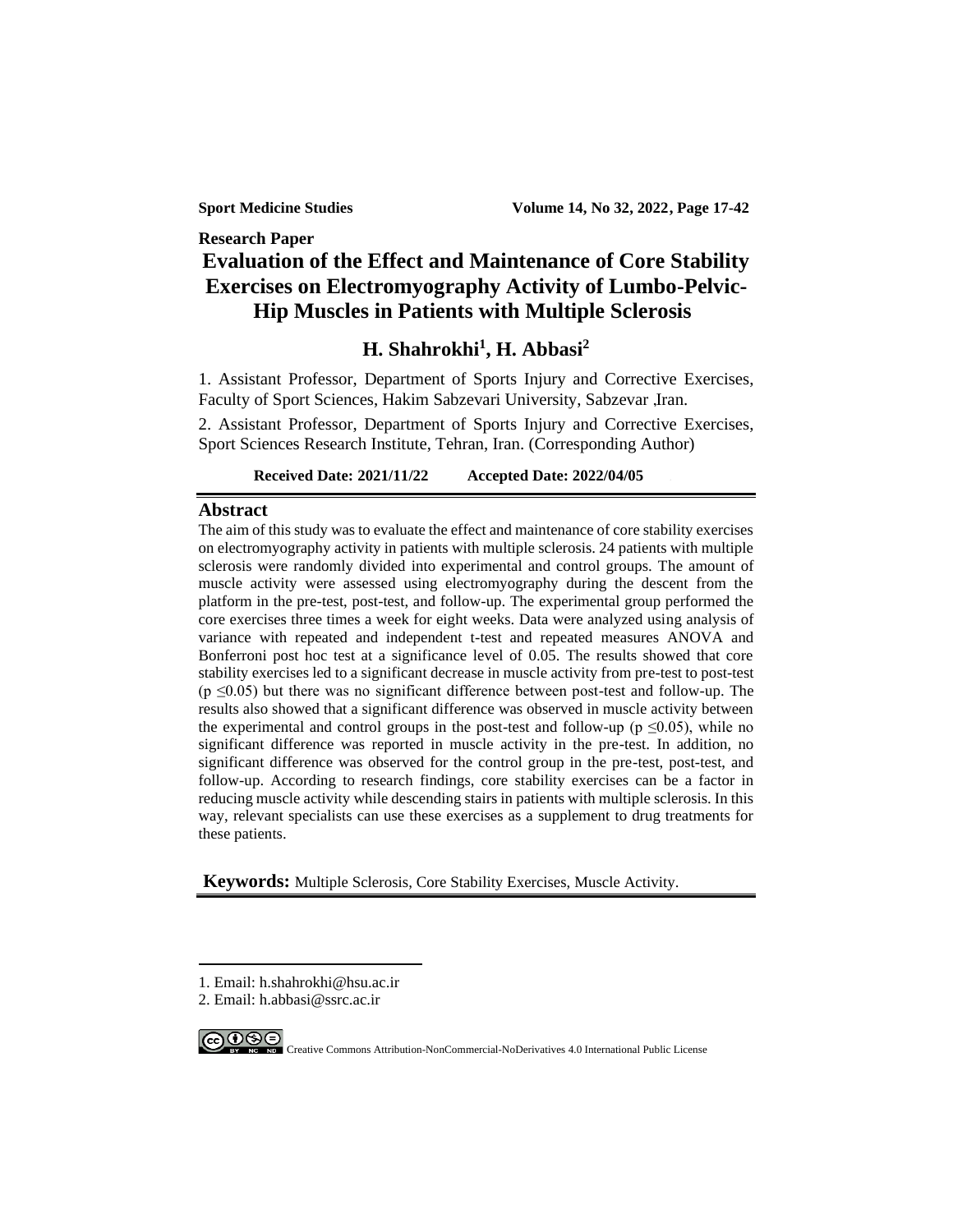**Shahrokhi: Evaluation of the Effect and Maintenance of Core**... **18**

# **Extended Abstract Background and Purpose**

Multiple sclerosis is an autoimmune and chronic disease that occurs in the form of nerve lesions with degenerated myelin, in the white matter of the brain, spinal cord and optic nerves (1). This disease has different complications such as vision loss, spastic paralysis of the limbs and imbalance (2). The results of previous studies indicate that patients with multiple sclerosis have muscle weakness, gait problems, balance disorders, and fatigue (3-5). Studies show that patients with multiple sclerosis have delayed autoimmune postural responses to postural disturbances, which is associated with delayed deep spinal sensory conduction (6). Therefore, the use of exercise programs to increase strength in the lower extremities can be an essential part of the treatment and rehabilitation process for these patients. Therefore, the aim of this study was to evaluate the effect and maintenance of core stability exercises on electromyography activity in patients with multiple sclerosis.

## **Materials and Methods**

The statistical population of this study consisted of all male patients with multiple sclerosis in Tehran. The sample consisted of 24 patients with multiple sclerosis. In order to select the samples based on the entry and exit criteria, first physical disability was measured by the Krutz questionnaire developed by a specialist physician. The patients with a disability index between one and four (7) were selected as the research sample. Then, the subjects were randomly divided into control and experimental groups. In the pretest, an electromyographic device was used to assess muscle activity. Data were recorded at a frequency of 1000 Hz by surface electromyography system. The test was performed in seven seconds and the complete five seconds were analyzed from electromyographic data. Data were averaged by the root mean square in 50 ms windows (8). In the study of electromyographic data, maximum voluntary contraction was used to normalize the data. In the step after the pre-test evaluations, the experimental group performed the core stability exercises protocol for eight weeks, three sessions per week and one day in between. Each session lasted about 60 minutes. During this period, the control group did not participate in any sports activities. At the end of the exercises period in post-test and one month of follow-up, all variables in the experimental and control groups were re-evaluated. In order to analyze the collected data, if there are necessary assumptions, the analysis of variance with repeated measures was used to evaluate the interactive effect.

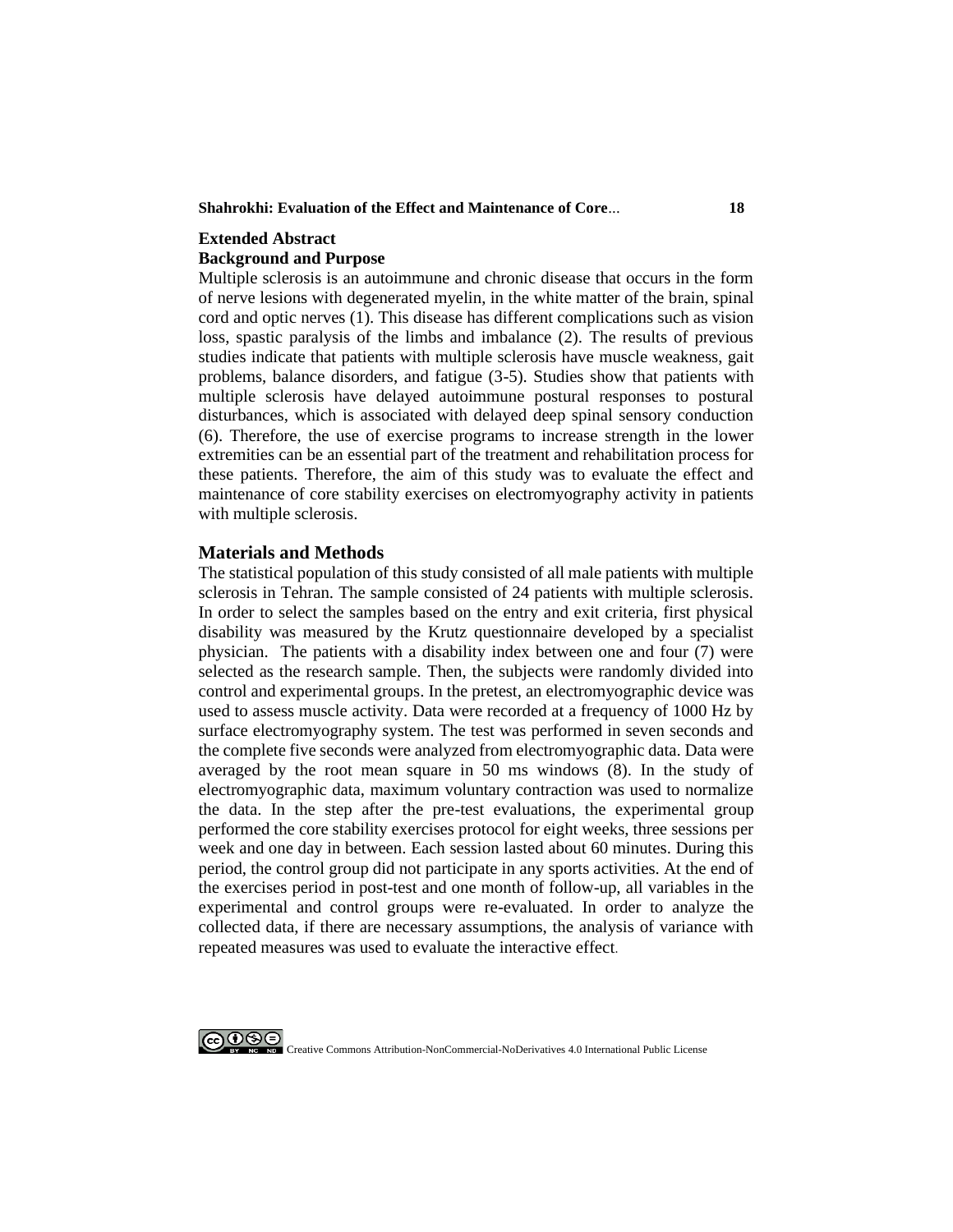## **19 Sport Medicine Studies, Volume 14, No 32, 2022**

## **Findings**

Table 1 shows the results of mixed repeated measures based on within-group factors (pre-test, post-test, and follow-up) and intergroup factors (experimental and control groups) in relation to the effect of core stability exercises on feedforward and feedback activity.

|                           |             | <b>Main Effect</b> |        |                       |       |        |                       | <b>Interaction</b> |        |                       |  |
|---------------------------|-------------|--------------------|--------|-----------------------|-------|--------|-----------------------|--------------------|--------|-----------------------|--|
| <b>Muscles</b>            |             | Time               |        |                       | Group |        |                       | Time*Group         |        |                       |  |
|                           |             | F                  | p      | <b>Effect</b><br>size | F     | p      | <b>Effect</b><br>size | F                  | p      | <b>Effect</b><br>size |  |
|                           | Feedforward | 19.63              | 0.0001 | 0.508                 | 114.5 | 0.0001 | 0.858                 | 20.74              | 0.0001 | 0.522                 |  |
| Transverse abdominal      | Feedback    | 14.17              | 0.0001 | 0.427                 | 54.68 | 0.0001 | 0.742                 | 24.21              | 0.0001 | 0.560                 |  |
|                           | Feedforward | 17.19              | 0.0001 | 0.475                 | 84.82 | 0.0001 | 0.817                 | 15.02              | 0.0001 | 0.442                 |  |
| External oblique          | Feedback    | 5.89               | 0.006  | 0.237                 | 40.89 | 0.0001 | 0.683                 | 3.79               | 0.032  | 0.166                 |  |
|                           | Feedforward | 11.11              | 0.001  | 0.369                 | 63.67 | 0.0001 | 0.770                 | 12.69              | 0.0001 | 0.401                 |  |
| <b>Ouadratus</b> lumborum | Feedback    | 15.96              | 0.0001 | 0.457                 | 40.87 | 0.0001 | 0.683                 | 12.10              | 0.0001 | 0.389                 |  |
|                           | Feedforward | 5.32               | 0.009  | 0.219                 | 27.24 | 0.0001 | 0.589                 | 6.28               | 0.004  | 0.249                 |  |
| Gluteus medius            | Feedback    | 17.15              | 0.0001 | 0.475                 | 70.16 | 0.0001 | 0.787                 | 11.04              | 0.0001 | 0.368                 |  |
|                           | Feedforward | 13.91              | 0.0001 | 0.423                 | 50.75 | 0.0001 | 0.728                 | 12.62              | 0.0001 | 0.399                 |  |
| Rectus femoris            | Feedback    | 6.14               | 0.004  | 0.252                 | 18.85 | 0.0001 | 0.498                 | 10.08              | 0.0001 | 0.347                 |  |
|                           | Feedforward | 17.97              | 0.0001 | 0.486                 | 32.59 | 0.0001 | 0.632                 | 13.13              | 0.0001 | 0.409                 |  |
| <b>Medial Hamstring</b>   | Feedback    | 8.05               | 0.001  | 0.298                 | 36.95 | 0.0001 | 0.660                 | 12.62              | 0.0001 | 0.399                 |  |
| Hamstring latral          | Feedforward | 6.22               | 0.01   | 0.247                 | 31.18 | 0.0001 | 0.621                 | 7.58               | 0.005  | 0.285                 |  |
|                           | Feedback    | 14.89              | 0.0001 | 0.439                 | 61.41 | 0.0001 | 0.764                 | 15.85              | 0.0001 | 0.455                 |  |

**Table 1- Mixed repeated measures of muscles activity**

According to the results of mixed repeated measures in Table 1, it is clear that the interaction effect of the group and time is significant ( $p \le 0.05$ ). The results of independent t-test showed that there is no significant difference between the feedback and feedback activity of all muscles in the pre-test, but there is a significant difference between the two groups in the post-test and follow-up (p  $\leq$ 0.05). The results of repeated measures analysis of variance showed that there was a significant difference between feed forward and feedback activity in pretest, post-test and one month follow-up in the experimental group ( $p \le 0.05$ ). Moreover, based on the results of Bonferroni post hoc test, there is a significant difference between the feed-forward and feedback activity of all muscles from pre-test to post-test and from pre-test to follow-up ( $p \le 0.05$ ). However, there is no difference between the feed-forward activity of all muscles from post-test to follow-up.

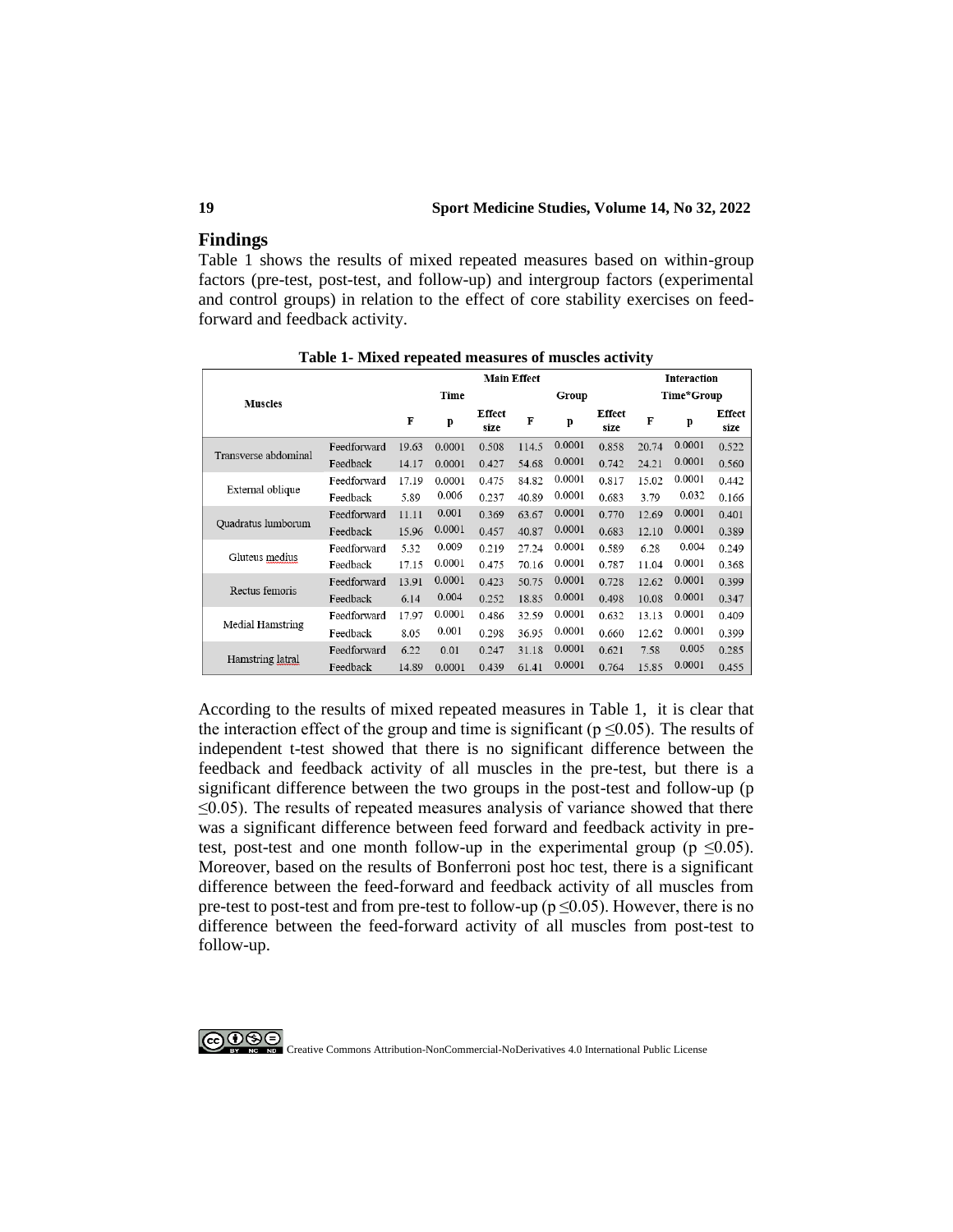#### **Shahrokhi: Evaluation of the Effect and Maintenance of Core**... **20**

## **Conclusion**

The results of the present study indicate that core stability exercises may reduce the feed forward and feedback activity of these muscles by affecting the neuromuscular control of the pelvic lumbar region. These exercises can also reduce the risk of injury by increasing muscle endurance and spending less energy during landings and other exercise tasks . It is suggested that due to the positive

effects of core stability exercises on electromyographic indices of pelvic lumbar muscles in patients with multiple sclerosis, relevant specialists use these exercises as a supplement along with drug therapies for these patients.

**Keywords:** Multiple Sclerosis, Core Stability Exercises, Muscle Activity.

### **References**

- 1. [Shams A, Taheri H, nikkhah K. The effect of 8 weeks selective training programs](https://mjms.mums.ac.ir/article_3915.html)  [with instructions focus of attention on walking speed of patients with multiple](https://mjms.mums.ac.ir/article_3915.html)  [sclerosis. Medical Journal of Mashhad University of Medical Sciences.](https://mjms.mums.ac.ir/article_3915.html)  [2015;57\(9\):969-75](https://mjms.mums.ac.ir/article_3915.html). [In Persian]
- 2. [Shahrokhi H, Letafatkar A, Barati A, Daneshmandi H, Jamshidi AA. The effect of](http://yafte.lums.ac.ir/article-1-2480-en.html)  [core stability exercises on functional capacity and fatigue in patients with multiple](http://yafte.lums.ac.ir/article-1-2480-en.html)  [sclerosis. Scientific Magazine](http://yafte.lums.ac.ir/article-1-2480-en.html) Yafte. 2017;19(1):63-76. [In Persian]
- 3. [Chung LH, Remelius JG, Van Emmerik RE, Kent-Braun JA. Leg power asymmetry](https://www.ncbi.nlm.nih.gov/pubmed/18799980)  [and postural control in women with multiple sclerosis. Med Sci Sports Exerc.](https://www.ncbi.nlm.nih.gov/pubmed/18799980)  [2008;40\(10\):1717-24](https://www.ncbi.nlm.nih.gov/pubmed/18799980) .
- 4. [Martin CL, Phillips BA, Kilpatrick TJ, Butzkueven H, Tubridy N, McDonald E, et al.](https://www.ncbi.nlm.nih.gov/pubmed/17086909)  [Gait and balance impairment in early multiple sclerosis in the absence of clinical](https://www.ncbi.nlm.nih.gov/pubmed/17086909)  [disability. Mult Scler. 2006;12\(5\):620-8](https://www.ncbi.nlm.nih.gov/pubmed/17086909) .
- 5. [Rougier P, Thoumie P, Cantalloube S, Lamotte D. \[What compensatory motor](https://www.ncbi.nlm.nih.gov/pubmed/18033044)  [strategies do patients with multiple sclerosis develop for balance control?\]. Rev](https://www.ncbi.nlm.nih.gov/pubmed/18033044)  Neurol [\(Paris\). 2007;163\(11\):1054-64](https://www.ncbi.nlm.nih.gov/pubmed/18033044) .
- 6. [Janshen L, Santuz A, Arampatzis A. Muscle Synergies in Patients With Multiple](https://pubmed.ncbi.nlm.nih.gov/33584221)  [Sclerosis Reveal Demand-Specific Alterations in the Modular Organization of](https://pubmed.ncbi.nlm.nih.gov/33584221)  [Locomotion. Front Hum Neurosci. 2021; 14:593365](https://pubmed.ncbi.nlm.nih.gov/33584221)
- 7. [Shahrokhi H, Abbasi H, Mohammadi F, Rahmani P. The Effect of Core Stability](https://smj.ssrc.ac.ir/article_1038.html)  [Exercises on Endurance and trunk Control in Patients with Multiple Sclerosis. Studies](https://smj.ssrc.ac.ir/article_1038.html)  [in Sport Medicine. 2017;9\(21\):83-100](https://smj.ssrc.ac.ir/article_1038.html). [In Persian]
- 8. [Lotfi H, Nodehi Moghadam A, Shati M. Comparing electromyographic activity of](http://ptj.uswr.ac.ir/article-1-356-en.html)  [quadriceps muscle during straight leg raise in individuals with and without](http://ptj.uswr.ac.ir/article-1-356-en.html)  [patellofemoral pain syndrome. USWR. 2018;7\(4\):197-204](http://ptj.uswr.ac.ir/article-1-356-en.html) .

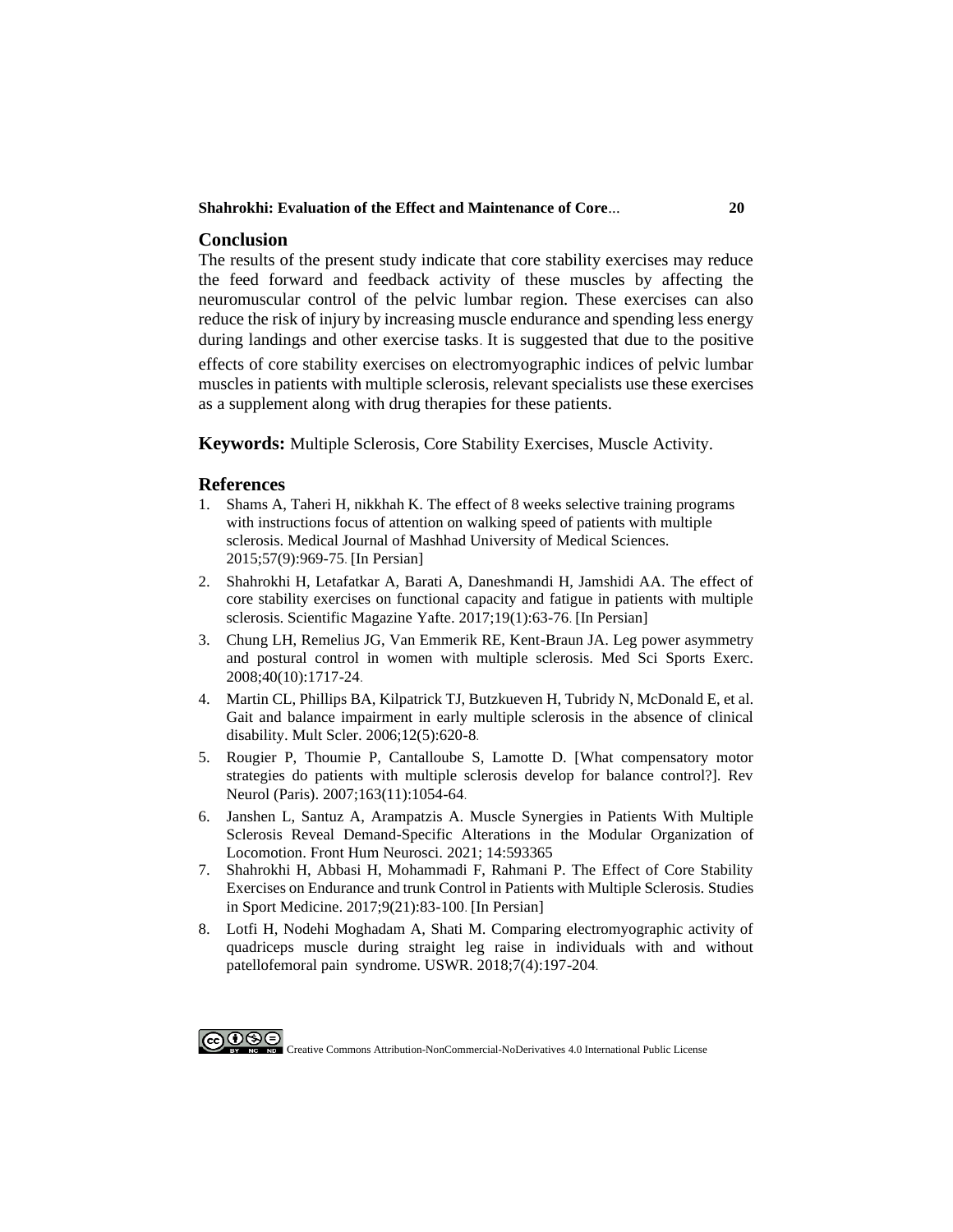**مقالة پژوهشی**

**بررسی اثر و ماندگاری تمرینات ثبات مرکزی بر میزان فعالیت الکترومیوگرافی 1 عضالت کمری - لگنی - رانی در بیماران مبتال به مولتیپلاسکلروزیس**

**2 ، حامد عباسی <sup>1</sup> حسین شاهرخی**

.1 استادیار، گروه آسیب شناسی ورزشی و حرکات اصالحی، دانشکده علوم ورزشی، دانشگاه حکیم سبزواری، سبزوار، ایران .2 استادیار، گروه آسیب شناسی ورزشی و حرکات اصالحی، پژوهشگاه تربیت بدنی و علوم ورزشی، تهران، ایران )نویسنده مسئول(

**تاریخ ارسال /01 1400/09 تاریخ پذیرش /16 1401/01** 

#### **چکیده**

**هدف پژوهش حاضر بررسی اثر و ماندگاری تمرینات ثبات مرکزی بر میزان فعالیت الکترومیوگرافی عضالت کمری- لگنی -رانی در بیماران مبتال به مولتیپلاسکلروزیس بود. 24 بیمار مبتال به مولتیپلاسکلروزیس به صورت تصادفی در گروه تجربی و گروه کنترل قرار گرفتند. میزان فعالیت عضالنی با استفاده از الکترومیوگرافی در حین فرود از سکو در پیش آزمون، پس آزمون و پیگیری ارزیابی شدند. گروه تجربی تمرینات را سه جلسه در هفته و به مدت هشت هفته انجام دادند. داده ها با استفاده از آزمون تحلیل واریانس با اندازههای تکراری مرکب و تی مستقل و آزمون تعقیبی بونفرونی در سطح معناداری 0/05 مورد تجزیه و تحلیل قرار گرفتند. نتایج نشان داد که تمرینات ثبات مرکزی منجر به کاهش معناداری در میزان فعالیت فیدفورواردی و فیدبکی از پیش آزمون تا پس آزمون شد )/05≥p )اما بین مرحله پس آزمون و پیگری تفاوت معناداری وجود نداشت. همچنین نتایج نشان داد در پس آزمون و پیگیری تفاوت معناداری در فعالیت عضالنی بین دو گروه تجربی وکنترل مشاهده شد )/05≥p )در حالیکه هیچ تفاوت معناداری برای متغیرهای ارزیابی شده در پیش آزمون گزارش نشد. همچنین تفاوت معناداری برای گروه کنترل در پیش آزمون، پس آزمون و پیگیری مشاهده نشد. براساس یافته های پژوهش، تمرینات ثبات مرکزی میتواند عاملی برای کاهش فعالیت عضالنی حین پایین آمدن از پله در بیماران مبتال به مولتیپلاسکلروزیس باشد. به این ترتیب، متخصصان مربوطه میتوانند از این تمرینات به عنوان یک مکمل در کنار درمانهای دارویی برای این بیماران استفاده کنند.** 

**واژگان کلیدی: مولتیپلاسکلروزیس، ثبات مرکزی، میزان فعالیت عضالنی.**

<sup>2.</sup> Email: h.abbasi@ssrc.ac.ir



<sup>1.</sup> Email: h.shahrokhi@hsu.ac.ir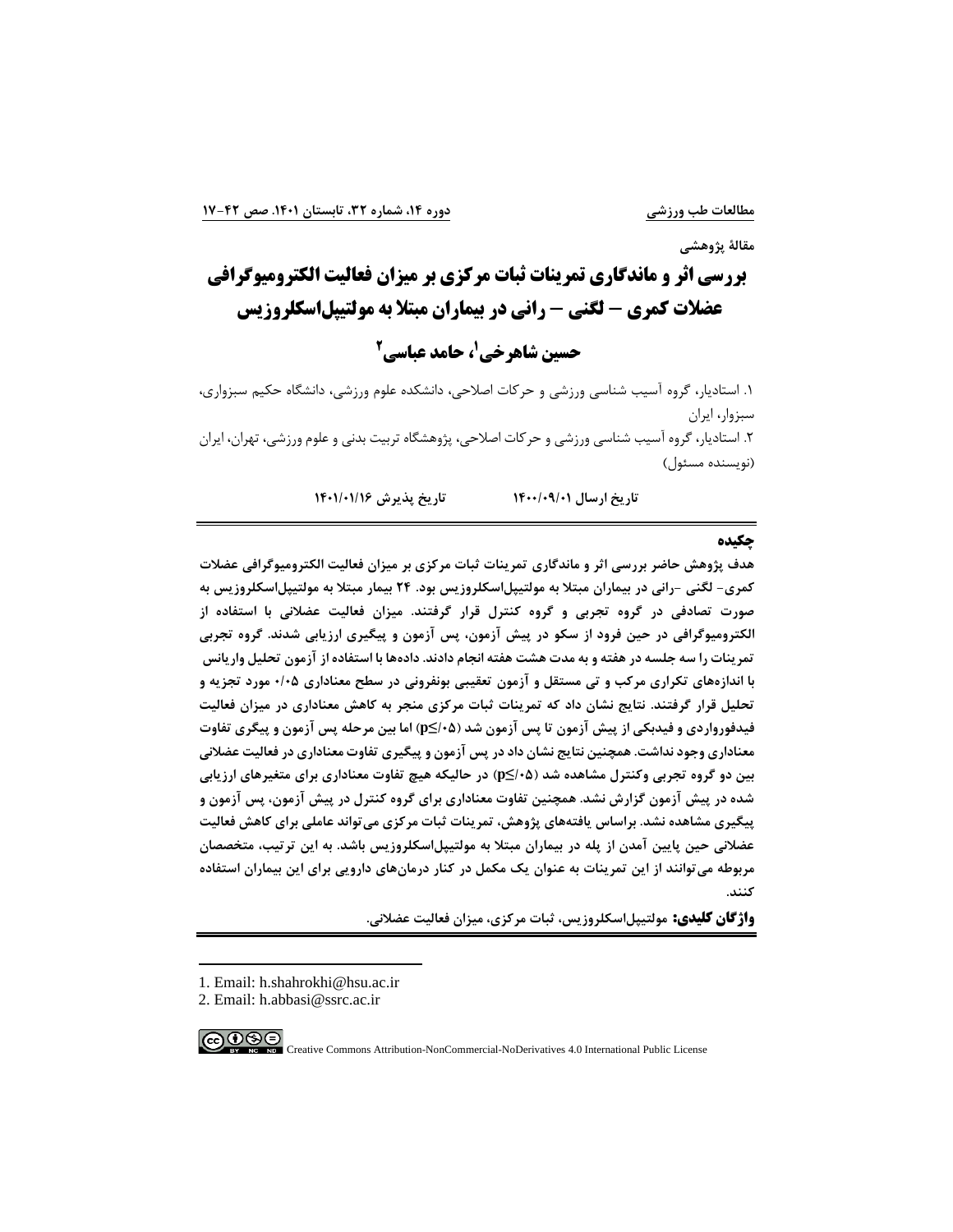#### **مقدمه**

مولتیپل|سکلروزیس ٰ یک بیماری خودایمنی، التهابی و مزمن است که به صورت ضایعات عصبی با میلین تخریب شده، در جسم سفید مغز، طناب نخاعی و اعصاب بینایی بروز میکند. این بیماری دارای عوارض متفاوتی مانند کاهش بینایی، فلج اسپاستیك اندامها و عدم تعادل، ترمور، اختالل در روده و مثانه، ناتوانی جنسی، اختالل تکلم، صرع و افسردگی و کاهش کیفیتزندگی است )1(. علت اصلی بیماری ناشناخته است اما عواملی مانند ژنتیك و عوامل محیطی را در بروز آن موثر دانستهاند  $(5)$ 

نتایج مطالعات گذشته نشاندهنده ی این است که بیماران مبتال به مولتیپل اسکلروزیس دارای ضعف عضالنی، مشکالت راه رفتن، اختالالت تعادل و خستگی میباشند. این اختالالت مشکالت زیادی را در انجام فعالیتهای عملکردی و کیفیت زندگی این بیماران ایجاد کرده است. عوامل زیادی می تواند دلیل ایجاد این اختالالت در بیماران مبتال به مولتیپلاسکلروزیس باشد. چندین مطالعه دالیل وجود اختالالت تعادلی در کنترل پاسچر بیماران مبتال به مولتیپلاسکلروزیس را کاهش توانایی حفظ موقعیت، تولید حرکات و محدودیت برای حفظ پایداری و پاسخهای تاخیری در مقابل جابجایی های مکانی پاسچر یا اغتشاشات بیان کردند (۳-۵). در کل مطالعات نشاندهنده این است که بیماران مبتلا به مولتیپلاسکلروزیس دارای پاسخهای وضعیتی خودکار تاخیری در برابر اغتشاشات پاسچری هستند که این با تاخیر در هدایت حسے عمقی نخاعی در ارتباط است(۶, ۷).

چانگ<sup>۲</sup> و همکاران (۲۰۰۸) نیز در مطالعهای به این نتیجه رسیدند که افزایش در عدم تقارن در توان عضالت اکستنسور زانو در دو سمت ارتباط مستقیمی با کاهش سرعت راه رفتن و افزایش خستگی دارد )3(. عالوه بر این، در پژوهشی دیگر که زمان شروع و همانقباضی فعالیت عضالنی اندام تحتانی در راه رفتن بیماران مبتال به مولتیپل اسکلروزیس بررسی شد، نتایج نشان داد که بیماران مبتال به مولتیپل|سکلروزیس نسبت به افراد سالم در سه گروه عضلانی (چهارسر، همسترینگ و پلانتارفلکسورها مچ پا) اسپاسیتی دارند و این دلیل اصلی کاهش در پارامترهای راه رفتن و تعادل است (٨). بنابراین تفاوتهایی در الگوهای راه رفتن، فعالیتهای عملکردی و حفظ تعادل در بیماران مبتال به

مولتیپلاسکلروزیس با افراد سالم وجود دارد و این افراد در زمان شروع فعالیت عضالت، همانقباضی عضالنی، میزان نیروی عضله با الگوی طبیعی متفاوت هستند، اینها میتواند یکی از دالیل اصلی

1. Multiple Sclerosis (MS)

2. Chung

Creative Commons Attribution-NonCommercial-NoDerivatives 4.0 International Public License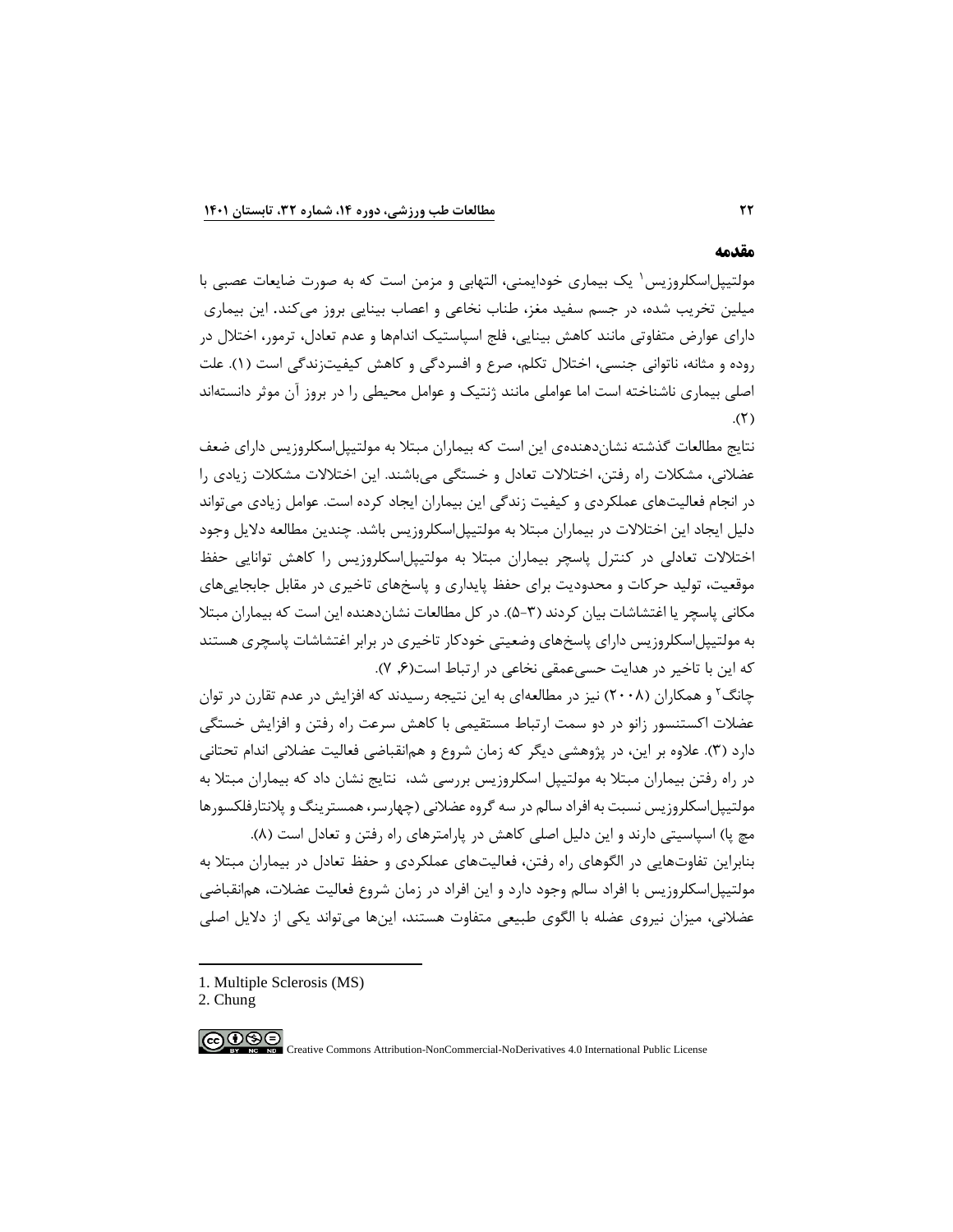کاهش تعادل در این بیماران باشد چون فراخوانی و همانقباضی مناسب عضالت نقش قابل توجهی در ایجاد ثبات مرکزی بر عهده دارد (۹). فعالیت عضلانی مقدماتی منجر به تعدیلات وضعیتی پیشبین میشود. این تعدیالت بدن را در وضعیتی قرار میدهند که تعادل بدن حین اعمال نیروهای بزرگ مانندن دویدن حفظ میشود )9(. تعدیالت وضعیتی پیش بین، ثبات پروگزیمال را برای حرکات دیستال فراهم می کنند. به این ترتیب فعالیتهای عضالنی با تولید گشتاورهای عکسالعمل، نیروها و بارهای وارده را کنترل میکنند (۱۰). همچنین در تحقیقی که ترومپتو و همکاران (۲۰۲۰) بر روی پاسخ های کششی برای حرکت مچ پا در بیماران مبتال به مولتیپلاسکلروزیس با اسپاسیتسی انجام دادند گزارش دادند در بیماران با اسپاسیتی براساس تغییرات در پاسخهای الکترومیوگرافی، اعمال کشش باید محتاطانه انجام شود، چون در این بیماران، فلکسورهای مچ پا پاسخ های الکترومیوگرافی برای کشش را، به مقدار ناچیز دارند (۱۱). اما با وجود این، تحقیقی که میزان فعالیت عضلات در ناحیهی مرکزی را در یك فعالیت عملکردی مرتبط با تعادل بررسی کرده باشد یافت نشد و با توجه به اینکه مولتیپلاسکلروزیس باعث ایجاد تغییراتی در توده عضالنی، میزان فعالیت و استقامت عضالت مرکزی میشود، نیاز به بررسی این فاکتورها در بیماران مبتال به مولتیپلاسکلروزیس احساس میشود. بنابراین با توجه به نتایج تحقیقاتی که ذکر شد به طور کلی میتوان به این نتیجه رسید که بیماران مبتال به مولتیپلاسکلروزیس در اندام تحتانی خود ضعف عضالنی، کاهش گشتاور عضالت، عدمتقارن در فعالیت عضالت اگونیست و آنتاگونیست، تاخیر در شروع فعالیت عضالت را در مفاصل هیپ، زانو و مچ پا تجربه می کنند و این عوامل خود می تواند منجر به افزایش اختلالات تعادل، راه رفتن و خستگی شود و در نتیجه افتادن که یکی از مشکالت اصلی این بیماران است بیشتر شود ),8 ,12 13( . بنابراین استفاده از برنامههای تمرینی برای افزایش قدرت در اندام تحتانی می تواند برای این بیماران یک بخش اساسی از روند درمانی و توانبخشی آنها باشد. اما با توجه به محدودیتهایی که این بیماران دارند نوع برنامهی تمرینی بکار برده شده دارای اهمیت فراوانی است تا بتواند برای این بیماران موثر باشد. براساس مطالعات گذشته نشان داده شده است که تمرینات ثبات مرکزی ارتباط مستقیمی در بهبود قدرت عضالت تنه و اندام تحتانی دارند و می تواند منجر به بهبود فعالیتهای عملکردی اندام تحتانی شوند )17-14(.

سوالی که در اینجا مطرح میشود این است آیا این تمرینات میتواند در بیماران مبتال به مولتیپل- اسکلروزیس نیز اثرگذار باشد؟ شاهرخی و همکاران )1396( تأثیر یك دوره برنامه تمرینی ثبات

 $\bigodot \limits_{\tiny{\begin{array}{l} \mathfrak{S} \end{array}}\mathfrak{S} \end{array}}$ Creative Commons Attribution-NonCommercial-NoDerivatives 4.0 International Public License

<sup>1.</sup> Trompetto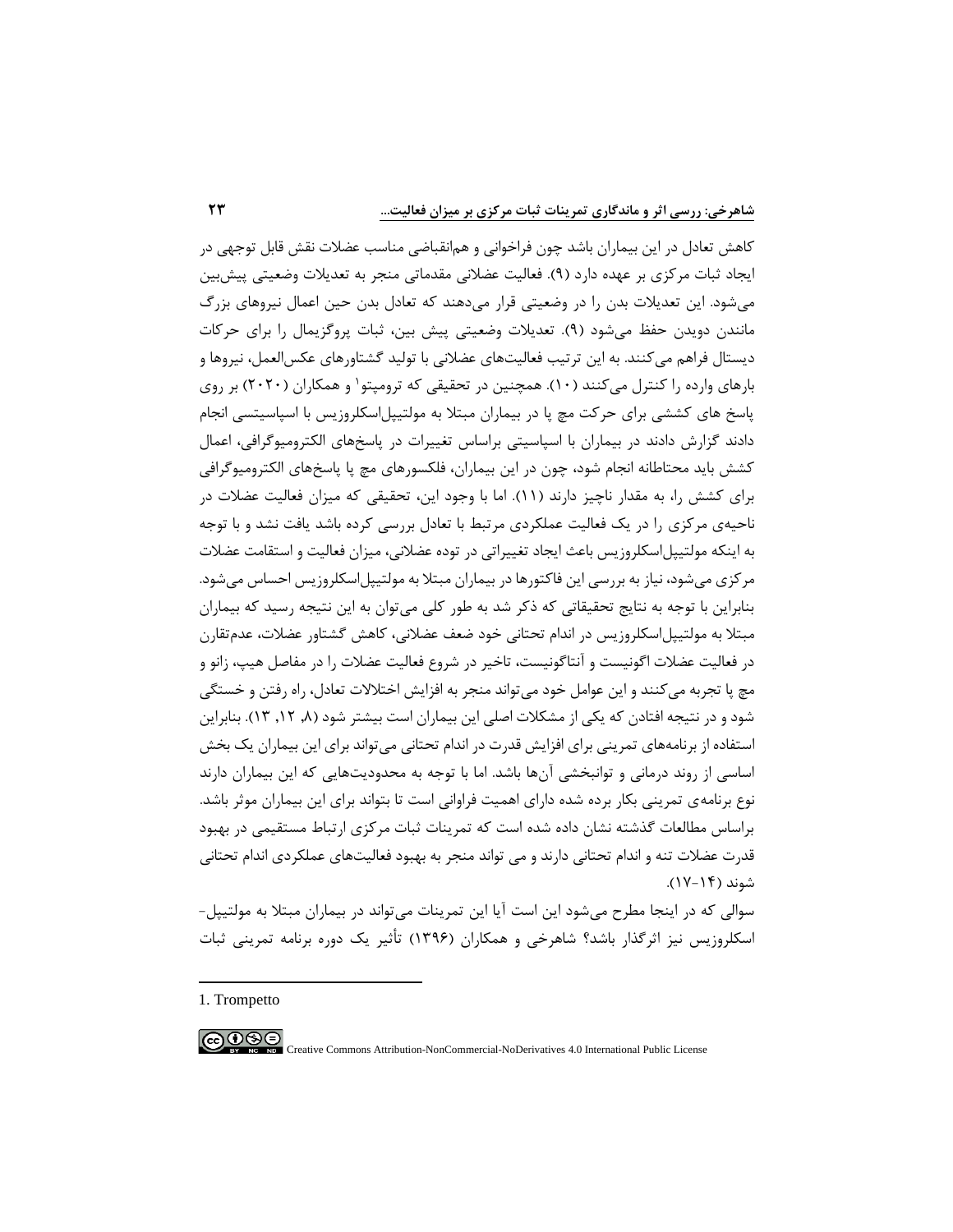مرکزی بر ظرفیت عملکردی و خستگی در بیماران مبتال به مولتیپل اسکلروزیس را مورد بررسی قرار دادند و به این نتیجه رسیدند که این تمرینات تاثیر مثبت و معنی داری در این بیماران دارد (۱۸). همچنین فریمن ۱ و همکاران (۲۰۱۰) با بررسی اثر تمرینات ثبات مرکزی در تعادل و راه رفتن بیماران مبتال به مولتیپل اسکلروزیس به این نتیجه رسیدند که بهبود معناداری در زمان راه رفتن و رسیدن جانبی و رو به جلو وجود دارد )19(. از طرفی نتایج اثر تمرینات ثبات مرکزی را در بهبود پایداری ناحیه مرکزی بدن ثابت کرده است بنابراین با ایجاد ثبات در ناحیه مرکزی میزان نوسانات تنه میتواند کاهش پیدا کند و چون یکی از مشکالت اصلی در ایجاد اختالالت تعادل در بیماران مبتال به مولتیپل- اسکلروزیس افزایش نوسانات تنه و تاخیر در پاسخهای وضعیتی است. امروزه تمریندرمانی، یك روش کمهزینه و مؤثر در کاهش اختالالت عملکردی در بیماران مبتال به مولتیپلاسکلروزیس میباشد. از آنجا که تعداد این بیماران روز به روز در حال افزایش است، شناسایی درمانهای موجود و تدوین یك روش مفید به منظور بهبود شرایط زندگی این بیماران و به حداقل رساندن ناتوانی های آنان مفید خواهد بود. تعدادی از مطالعات از اثر مثبت برنامههای تمرینی از قبیل تمرینات مقاومتی و استقامتی، تمرینات هوازی، تمرینات در آب و تمرینات ترکیبی بر قدرت، استقامت، خستگی، تعادل، راه رفتن، حاالت روحی و کیفیت زندگی مرتبط با سالمت در این افراد حمایت می کند )24-20(. بهنظر می رسد استفاده از تمرینات ثبات مرکزی میتواند در این افراد مفید باشد. اما اثر این تمرینات در بیماران مبتال به مولتیپلاسکلروزیس کمتر مورد بررسی قرار گرفته است. بنابراین در تحقیق حاضر به بررسی اثر تمرینات ثبات مرکزی بر میزان فعالیت عضالت )شامل عرضی شکم، مایل داخلی، مایل خارجی، مربع کمری، سرینی میانی، راست رانی و همسترینگ) در بیماران مبتلا به مولتیپل|سکلروزیس پرداخته شد.

# **روش پژوهش**

تحقیق حاضر از نوع تحقیقات نیمه تجربی با پیش آزمون و پس آزمون به همراه یك دوره ماندگاری است. جامعه آماری این تحقیق را کل بیماران مرد مبتال به مولتیپلاسکلروزیس شهر تهران تشکیل دادند. نمونه تحقیق تعداد ۲۴ بیمار مبتلا به مولتیپل|سکلروزیس با استفاده از نرم افزار جی پاور<sup>۲</sup> Effect size f=0.4,  $\alpha$ =0.05, Power=0.95, Number of groups=2, Number of (

1. Freeman

 $\bigodot \bigodot \limits_{{\bf k}} \bigodot \bigodot \limits_{{\bf k}}$ 

<sup>2.</sup> G Power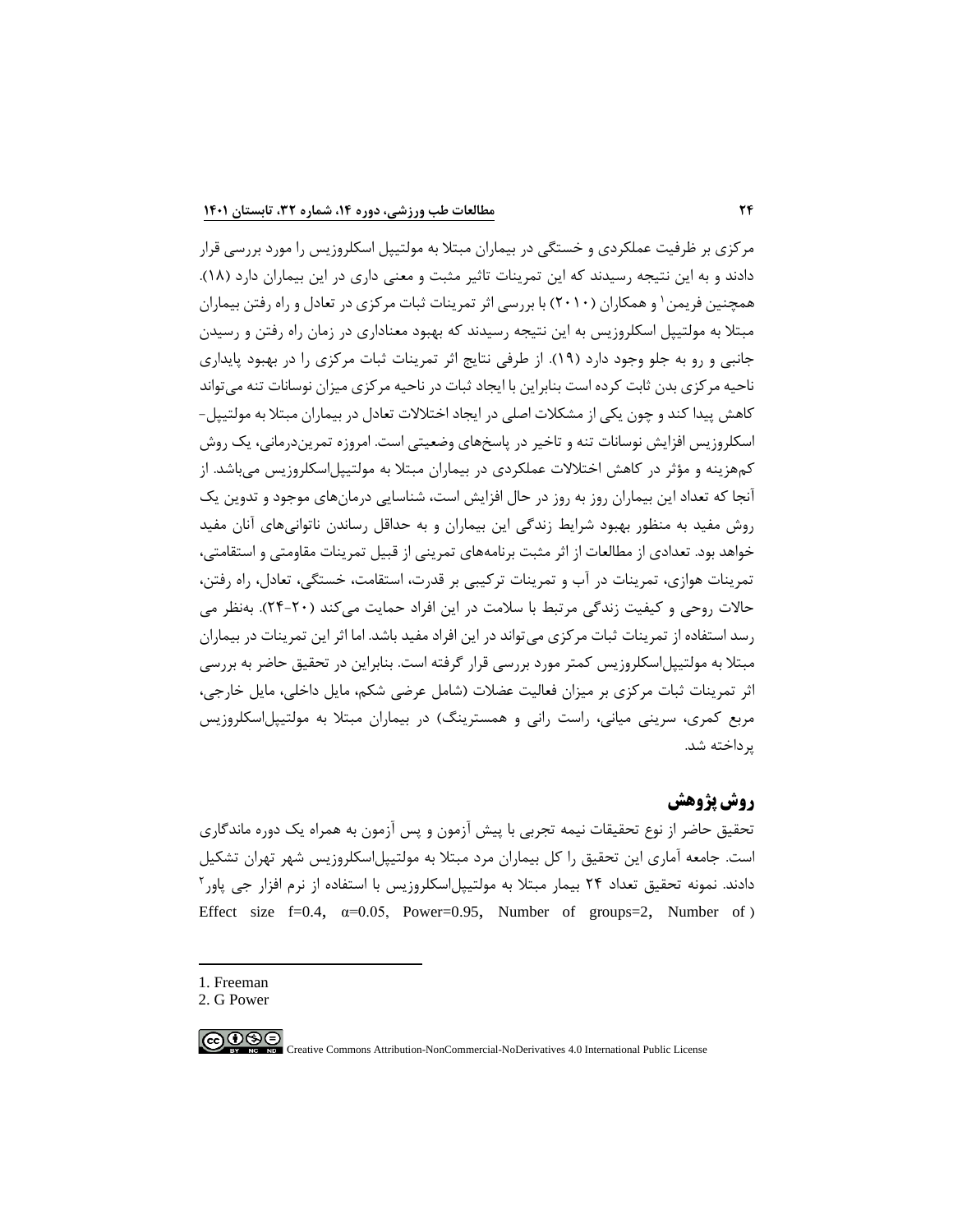18=measurements=3, Total sample size ) و بر اساس تحقیقات گذشته (١٩, ٢۵, ٢۶) با شاخص ناتوانی جسمانی یك تا چهار بودند )27(. ناتوانی جسمانی به وسیلۀ پرسشنامۀ ناتوانی جسمانی توسعه یافتۀ کروتز اندازهگیری می شود. این پرسشنامه حالتها و عملکردهای مختلف سیستم اعصاب مرکزی را میسنجد. این مقیاس نمرههای بین صفر تا ده را برای هر بیمار مبتال به مولتیپل اسکلروزیس (بسته به میزان آسیب وارده به سیستم اعصاب ًمرکزی) نشان میدهد. هر چه میزان آسیب بیشتر باشد، نمرة کسب شده بیشتر است )28(.

نمونهگیری به صورت در دسترس و هدفمند از جامعه حدوداٌ هزار نفری مبتال به مولتیپلاسکلروزیس که به کلینیك تخصصی مغز و اعصاب مراجعه و مدت سه سال از ابتال به بیماری این افراد گذشته بود، انجام شد. پس از انتخاب نمونهها، مراحل انجام تحقیق و منظور کلی از انجام آن برای کلیه آزمودنیها شرح داده شد و در صورتی که شرکتکنندگان تمایل به ادامه کار داشتند، فرم رضایتنامه کتبی را امضاء کردند و پس از جمعآوری مشخصات دموگرافیك و گرفتن رضایتنامه از شرکت- کنندگان، افراد با روش تصادفی سازی ساده و با استفاده از نرم افزار Random allocation software در گروه تجربی (۱۲ نفر) و گروه کنترل (۱۲ نفر) تقسیم شدند. اطلاعات آزمودنی ها در این تحقیق قبل و بعد از مداخله و همچنین بعد از یك ماه پیگیری جهت بررسی بیماران توسط آزمونها بدست آمد.

معیارهای ورود نمونهها در این مطالعه شامل ابتال به بیماری مولتیپلاسکلروزیس و شاخص ناتوانی جسمانی یك تا چهار همراه با حداقل سه سال سابقهی بیماری با تشخیص نورولوژیست و همچنین توانایی شرکت در جلسات تمرینی به طور منظم و سن بین 20 تا 40 سال و جنسیت مرد بود. معیارهای خروج از تحقیق عبارت بود از سابقه بیماری قلبی و عروقی، صرع، وجود درد شدید در مفاصل اندام تحتانی و تنه، بیماریهای وستیبوالر و اختالالت بینایی و هرگونه مشکل پزشکی که امنیت پروتکل تجویز شده برای بیمار را تحت تاثیر قرار میداد و استفاده از وسایل کمکی جهت راه رفتن و انجام دیگر فعالیتهای روزانه بود.

جهت انتخاب نمونهها براساس مالکهای ورود و خروج، ابتدا ناتوانی جسمانی به وسیلۀ پرسشنامۀ ناتوانی جسمانی توسعه یافته کروتز توسط پزشك متخصص اندازهگیری شد و کسانی که شاخص ناتوانی آن ها بین یك تا چهار بود به عنوان نمونه تحقیق انتخاب شدند و سپس به طور تصادفی آزمودنیها در دو گروه کنترل و تجربی قرار گرفتند. در پیشآزمون از دستگاه الکترومیوگرافی برای ارزیابی میزان فعالیت عضالت استفاده شد. سپس در مرحله بعد، گروه تجربی به مدت هشت هفته پروتکل تمرینی را در سالن ورزشی انجمن مولتیپلاسکلروزیس انجام دادند. در این دوره گروه کنترل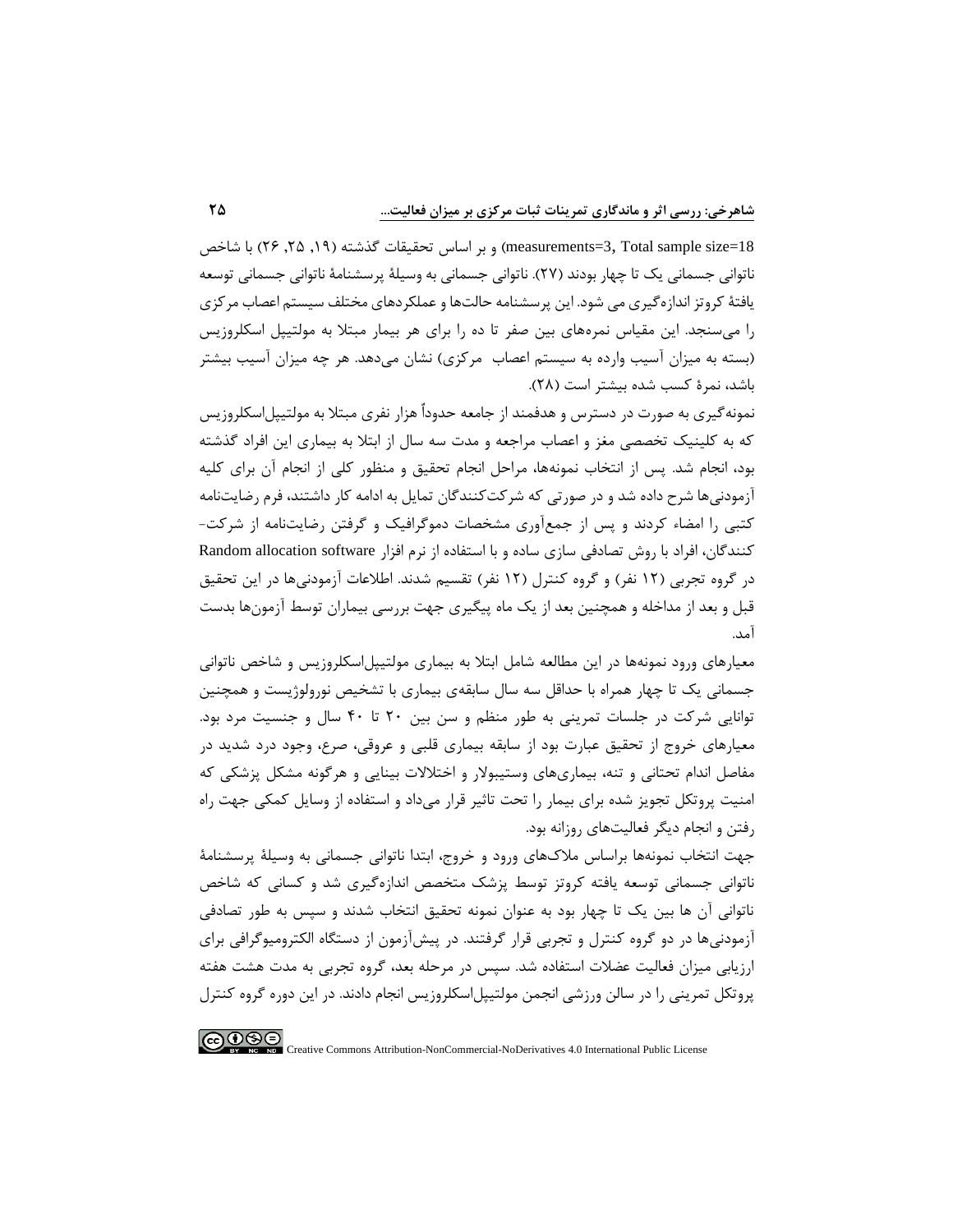در هیچ فعالیت ورزشی شرکت نداشتند. بعد از پایان دورهی تمرینی در پسآزمون و یك ماه پیگیری بعد از آن، تمام متغیرهای پژوهش در گروه تجربی و کنترل مجددا مورد ارزیابی قرار گرفتند. تمام

اندازهگیریها در هر سه مرحله در آزمایشگاه پژوهشگاه تربیت بدنی و علوم ورزشی انجام شد. جهت بررسی میزان فعالیت الکتریکی عضالت از دستگاه الکترومیوگرافی سطحی مدل 6000ME <sup>1</sup> ساخت شرکت مگاوین کشور فالند استفاده گردید. برای ثبت سیگنالهای الکترومیوگرافی از لکترودهای سطحی یکبار مصرف مدل ساخت شرکت اسکینتک<sup>۲</sup> کشور آلمان استفاده شد. در تحقیق حاضر برای بررسی میزان فعالیت الکتریکی عضالت عرضی شکم، مایل داخلی، مایل خارجی، مربع کمری، سرینی میانی، راست رانی و همسترینگ، از تکلیف پایین آمدن از روی سکو استفاده شد. این سکو استاندارد و مشابه تحقیقات پیشین است. ارتفاع آن 23 سانتیمتر بود )29(.

برای بررسی فعالیت الکتریکی عضله مایل خارجی، الکترودها 12 تا 15 سانتی متر خارج از ناف با زاویه 45 درجه و در راستای فیبرهای عضله، 45 درجه مایل به موازات خطی که پایینترین لبه دندهها را به تکمه پوبیک طرف مقابل وصل می کرد (در بالای خار خاصرهای قدامی فوقانی و هم سطح ناف) قرار داده شدند و برای بررسی فعالیت الکتریکی عضله مایل داخلی/عرضی شکم، الکترودها دو سانتی متر داخل و پایین خار خاصرهای قدامی فوقانی بر روی پوست داده شدند (شکل ۱). محل قرارگیری الکترودهای سرینی میانی، وسط فاصله میان تروکانتر بزرگ ران و خارجی ترین وجه ستیغ ایلیاک، پنج سانتیمتر خلف خار خاصرهای قدامی فوقانی و سه تا چهار سانتیمتر پایین ستیغ ایلیاک و محل قرارگیری الکترودهای مربع کمری چهار سانتیمتر خارج لبه مهرهای و با زاویه ای مایل وسط فاصله دنده دوازدهم و ستیغ ایلیاک بود، محل قرارگیری الکترودهای راست رانی نقطه 50 درصدی فاصله بین خار خاصرهای قدامی فوقانی و لبه فوقانی کشکك بود. محل قرارگیری الکترودها در عضله همسترینگ داخلی نقطه 36 درصدی فاصله بین توبروزیته ایسکیال و بخش داخلی حفره پوبلیتئال )شروع از توبروزیته ایسکیال( و در عضله همسترینگ خارجی در نقطه 50 درصدی فاصله بین توبروزیته ایسکیال تا سر فیبوال روی شکم عضله بود. سیگنالهای الکترومیوگرافی، حین پایین آمدن روی یك پا بر روی صفحه سوئیچپایی ثبت شد. دستگاه سوئیچپایی ساخت شرکت مگاوین کشور فنالند به یکی از کانلهای دستگاه الکترومیوگرافی متصل و سینك شده بود. پس از ثبت سیگنالهای الکترومیوگرافی، میزان فعالیت عضلات محاسبه شد (۳۰, ۳۱).

1. Megawin

<sup>2.</sup> Skintact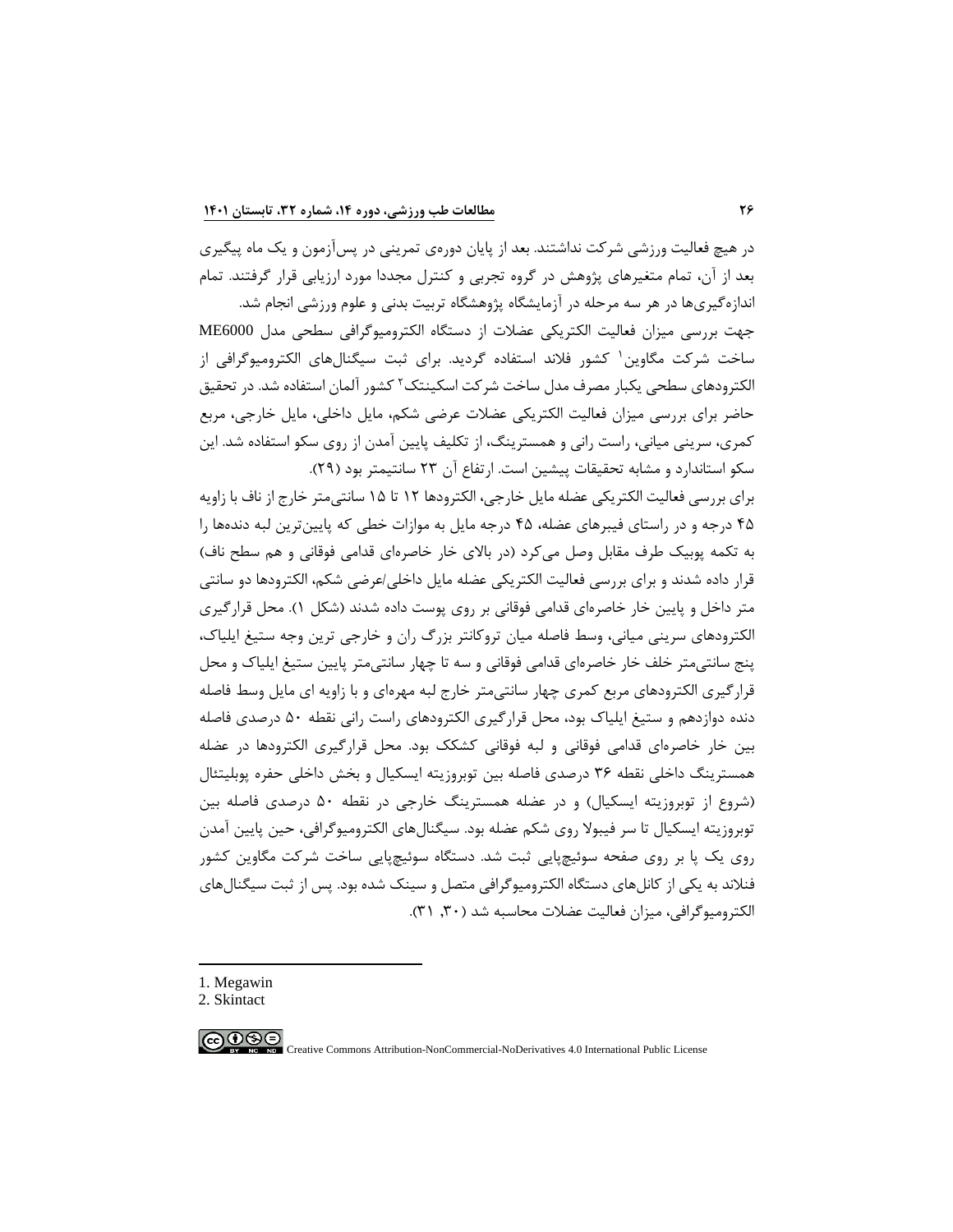

**شکل -1 نحوهی الکترودگذاری عضالت**

داده ها با فرکانس 1000 هرتز بوسیله سیستم الکترومیوگرافی سطحی ثبت شد. آزمون در هفت ثانیه انجام شد و پنج ثانیه کامل از داده های الکترومیوگرافی مورد تجزیه و تحلیل قرار گرفت. دادهها بوسیله ریشه دوم میانگین` (سطح زیر نمودار) و در پنجرههای ۵۰ میلی ثانیهای یکنواخت شد. برای انجام پروتکل از یك دستگاه سوئیچ کفپایی استفاده شد. این وسیله به دستگاه الکترومیوگرافی متصل و برای تعیین زمان تماس اولیه با زمین استفاده شد. در شروع هر کوشش، هنگامیکه آزمودنی در وضعیت آزمون قرار میگرفت به مدت سه ثانیه و هنگامیکه هیچ فعالیت عضالنی قابل تشخیص وجود نداشت، فعالیت عضالت ثبت و به عنوان خط مبنا در نظر گرفته شد. برای هر آزمودنی دو کوشش از سه کوشش با حداقل اختالف در فعال شدن عضالت برای گرفتن میانگین و آنالیز داده ها مورد استفاده <sup>2</sup> قرار گرفت. در بررسی داده های الکترومیوگرافی، برای نرمال کردن دادهها از حداکثر انقباض ارادی استفاده شد. هر وضعیت دو بار و به مدت سه ثانیه تکرار و سپس میانگین دادهها مورد بررسی قرار

گرفت. برای بررسی میزان فعالیت از سطح زیر نمودار موج کامل ؓ استفاده شد (۳۰٫۳۰). در حین پایین آمدن از روی سکو میزان فعالیت فیدفورواردی عضالت در بازهی زمانی 150 میلیثانیه پیش از برخورد پا با زمین تا لحظه برخورد پا با زمین در نظر گرفته شد. با توجه به اینکه از لحظه برخورد 350 میلی ثانیه طول میکشد تا رفلکس کششی دوک عمل کند )33( میزان فعالیت فیدبکی عضالت نیز در بازهی زمانی لحظه برخورد تا 350 میلی ثانیه پس از برخورد پا با زمین محاسبه شد. برای انجام این روند با در نظر گرفتن بازههای زمانی ذکر شده، سیگنالهای ثبت شده در این بازه در برنامه مگاوین پردازش شد. در این برنامه سیگنال خام الکترومیوگرافی به وسیله الگوریتم ریشه دوم

- 1. Root Mean Square
- 2. Maximum Voluntary Contraction
- 3. Average Rectifield and Root Mean Square

∣⊚⊕⊛⊜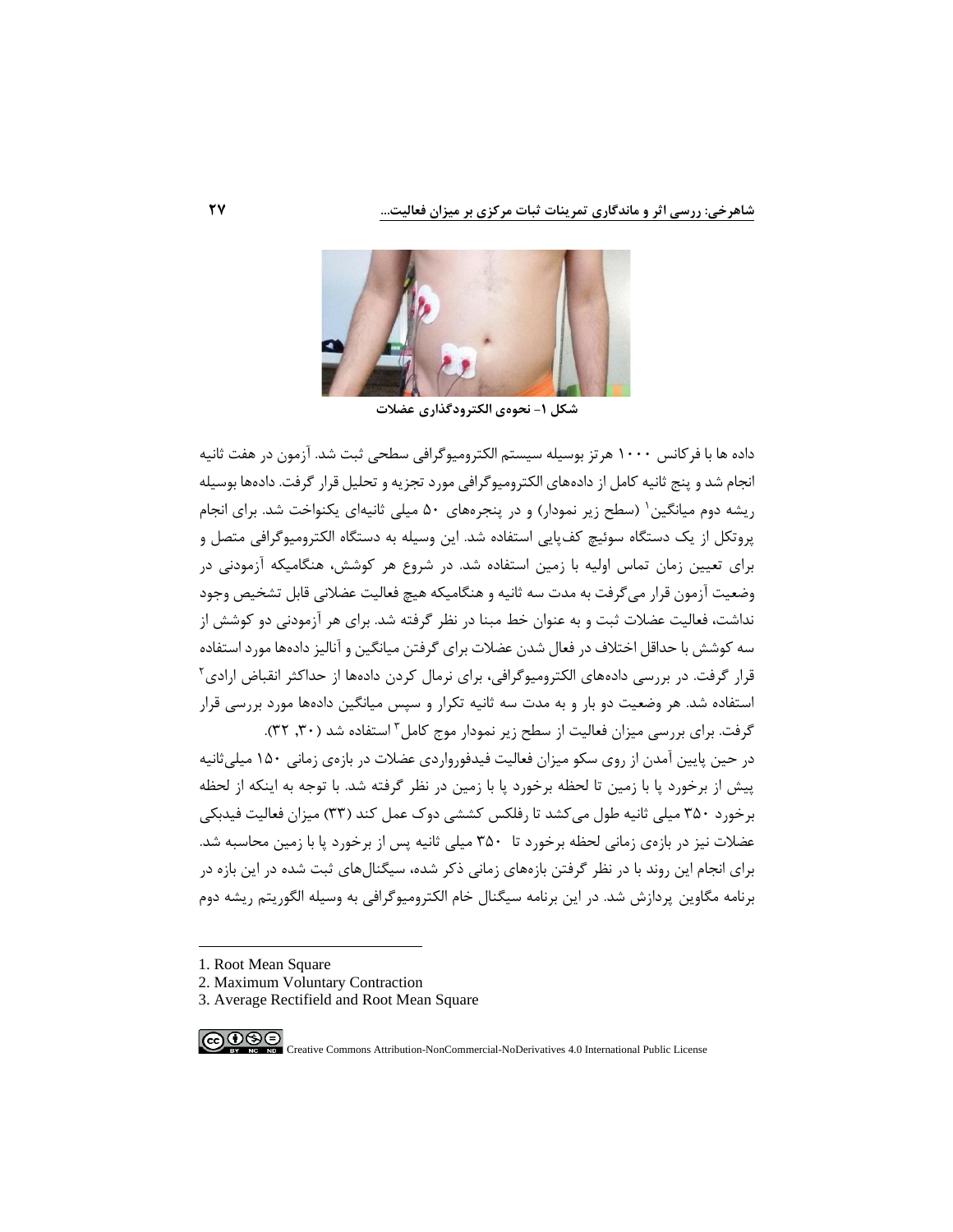میانگین با ثابت زمانی 50 میلیثانیه در نسخه سه این برنامه پردازش شد. عدد حاصل نشاندهنده میانگین توان یك سیگنال بود که میزان یا سطح فعالیت عضله را نشان میداد. برای امکان مقایسه بین آزمودنیها و نرمال کردن داده ها، مقادیر بدست آمده از محاسبه ریشه میانگین مربعات، به مقادیر بدست آمده از حداکثر انقباض ارادی هر عضله تقسیم شد و میزان فعالیت عضالت به صورت درصدی از حداکثر انقباض ارادی در نظر گرفته شد. هر وضعیت حداکثر انقباض ارادی دو بار و به مدت سه ثانیه تکرار و سپس میانگین دادهها مورد استفاده قرار گرفت (۳۴).

# **پروتکل تمرینی**

در گام بعد از ارزیابیهای پیش آزمون، گروه تجربی، پروتکل تمرینی ثبات مرکزی را به مدت هشت هفته، سه جلسه در هفته و بصورت یك روز در میان، هر جلسه حدود 60 دقیقه انجام دادند. اساس تمرینات در پروتکل، تمرینات اختصاصی ثباتدهنده ستون فقرات، بازآموزی حسعمقی ناحیه کمری لگنی، مانور تودادن شکم ۱ همراه با انقباض عضله مولتی فیدوس و سپس با حفظ مانور ثباتدهنده مذکور استفاده از ثبات داینامیک بدست آمده در وضعیت های مختلف (طاقباز، دمر، زانود زدن) و همچنین اضافه نمودن اجزاء داینامیک به آن (حرکت اندام ها، استفاده از توپ سوییسی) در مراحل بعدی بود. تمرینات ثبات مرکزی پیشنهاد شده توسط جفری<sup>۲</sup> شامل پنج سطح می باشند. تمرینات از سطح یك شروع میشود که شامل انقباضات ایستا در یك وضعیت ثابت، تمرینات سطح دو، شامل نگه داشتن انقباضات ایستا و حرکات آهسته در محیط ثبات، سطح سه شامل نگه داشتن انقباض ایستا در یك محیط ناپایدار و حرکات داینامیك در محیط ثابت، سطح چهار شامل حرکات داینامیك در محیط ناپایدار و در نهایت، تمرینات سطح پنج شامل حرکات داینامیك و مقاومتی در محیط پایدار هستند در این تمرینات از توپهای سوئیسی استفاده شد (۳۵). در پژوهش حاضر باتوجه به محدودیتهای بیماران مبتال به مولتیپل اسکلروزیس از تمرینات سطح یك تا سه استفاده شد. این تمرینات براساس ویژگیهای بیماران تعدیل شده است )29(.

برنامه تمرینی در این پژوهش به سه بخش تقسیم شد: مرحله اول گرم کردن بود که مدت آن ده دقیقه بود در طول این مرحله آزمودنیها با راه رفتن در سالن، بدن خود را جهت اجرای برنامه اصلی تمرین آماده کردند. مرحله دوم شامل برنامهی اصلی بود (شکل ۲)، این مرحله شامل ۴۵ دقیقه که در آن زمان تمرینات اصلی مربوط به هر جلسه داده شد (۱۶) و در پایان سرد کردن انجام شد که

1. Hollowing in

2. Jefrry

$$
\bigcirc \textcircled{\tiny{\textcircled{\#}}}
$$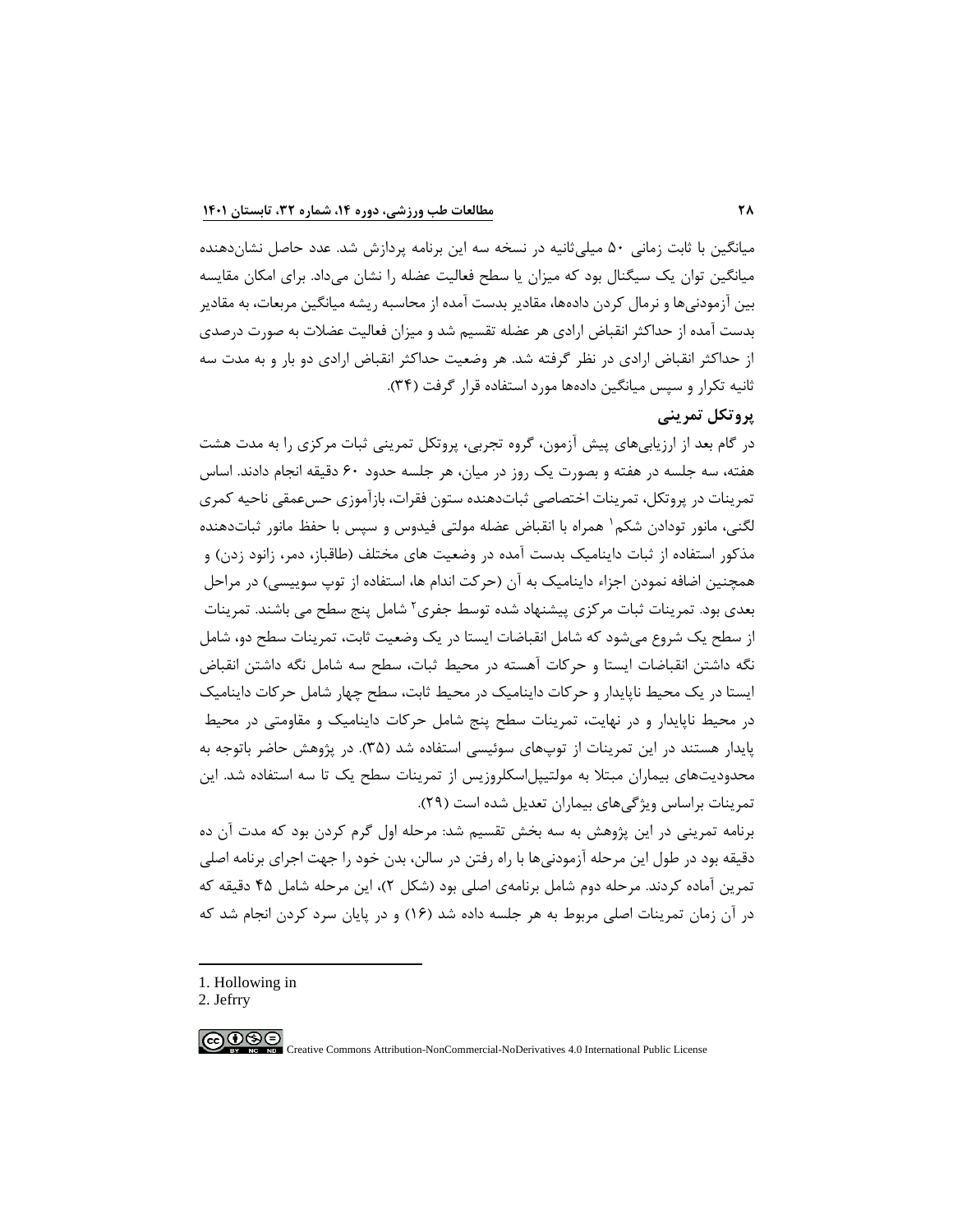شامل حرکات آرام به مدت پنج دقیقه بود. در نهایت بعد از اتمام هشت هفته برنامه تمرینی، در پس آزمون و یك ماه بعد از پیگیری، تمام متغیرها در دو گروه دوباره اندازه گیری شد.



**شکل -2 برنامه تمرینی**

در این پژوهش جهت تجزیه و تحلیل اطالعات جمعآوری شده در صورت وجود پیش فرض های الزم از آزمون تحلیل واریانس با اندازههای تکراری مرکب برای بررسی اثر تعاملی استفاده شد. در صورت معنی دار بودن اثر تعاملی، از آزمون های تحلیل واریانس با اندازههای تکراری برای بررسی تغییرات درون گروهی و آزمون تی مستقل جهت بررسی تغییرات بین گروهی استفاده شد. کلیه آزمون های آماری با استفاده از نرم افزار اس پی اس اس نسخه 26 در سطح معناداری 0/05 تحلیل گردید.

**نتایج** 

جدول 1 میانگین و انحراف استاندارد ویژگی های دموگرافیك آزمودنیها را در دو گروه تجربی و کنترل نشان می،دهد.

 $\bigcirc$  000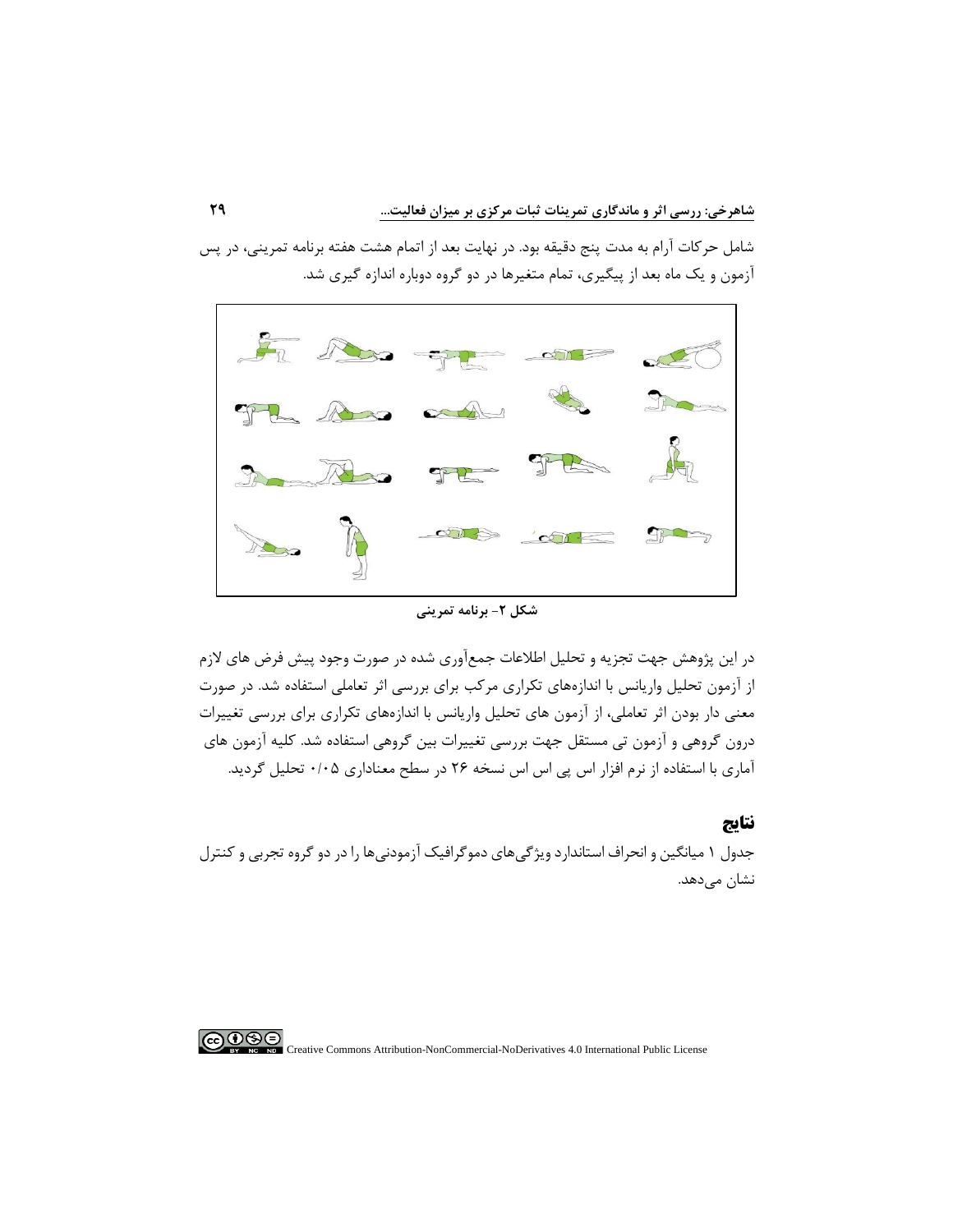**جدول -1 میانگین و انحراف استاندارد ویژگیهای دموگرافیک آزمودنی ها را در دو گروه تجربی و کنترل** 

| p     | t                | كنترل<br>(12 نفر )                                                    | تجربى<br>(12 نفر)                                                 | متغير                |
|-------|------------------|-----------------------------------------------------------------------|-------------------------------------------------------------------|----------------------|
| .787A | .198             | $\uparrow \uparrow / \uparrow \pm \cdot \uparrow / \uparrow \uparrow$ | $\mathcal{N} \cdot \mathcal{N}$ + $\mathcal{N} \cdot \mathcal{N}$ | ِسن (سال)            |
| .791  | ۱۸۶.             | $1\lambda \cdot 10$ d $\pm$ 9.19.                                     | 178714±9.788                                                      | قد (سانتيمتر)        |
| .1109 | $\cdot/\lambda$  | $Y/\lambda \pm \Delta f/Y$                                            | $YAYY+Y-19X$                                                      | وزن (کیلوگرم)        |
| .7819 | $\cdot/\Upsilon$ | $Y/\Upsilon \pm 9.4$                                                  | $Y/\Upsilon \pm \Upsilon$ ./. $\Upsilon$                          | طول مدت بیماری (سال) |
| .7109 | $\cdot/\lambda$  | $\uparrow/\uparrow \pm 1 \wedge 9 \wedge$                             | $\frac{1}{2}$                                                     | شاخص EDSS            |

نتایج آزمون تی مستقل نشان داد که بین ویژگیهای دموگرافیك آزمودنیها در دو گروه اختالف معنی داری وجود ندارد. جدول 2 نتایج آزمون تحلیل واریانس با اندازه های تکراری مرکب براساس عوامل درون گروهی (پیش آزمون و پس آزمون و پیگیری) و عوامل بین گروهی (دو گروه تجربی و کنترل) در ارتباط با اثر تمرینات ثبات مرکزی بر میزان فعالیت فیدفورواردی و فیدبکی را نشان می دهد.

**جدول -2 تحلیل واریانس با اندازه های تکراری مرکب میزان فعالیت فیدفورواردی و فیدبکی بر حسب میلی ثانیه**

|                                |                                       |                                                   |                     |                                   |                        | ┄                            |                                         |                               |             |                |
|--------------------------------|---------------------------------------|---------------------------------------------------|---------------------|-----------------------------------|------------------------|------------------------------|-----------------------------------------|-------------------------------|-------------|----------------|
|                                | اثر تعامل                             |                                                   |                     |                                   |                        | اثرات اصلي                   |                                         |                               |             |                |
|                                | گروه * زمان                           |                                                   |                     | گروه                              |                        |                              | زمان                                    |                               |             |                |
| اندازه<br>اثر                  | p                                     | F                                                 | اندازه<br>اثر       | p                                 | F                      | اندازه<br>اثر                | p                                       | F                             |             | عضلات          |
| .1057                          | $\cdot$ $\cdot$ $\cdot$ $\cdot$       | $Y \cdot / YY$                                    | ·/ AΔA              | $\cdot$ / $\cdot$ $\cdot$ \       | $11F/\Delta$           | $\cdot/\Delta \cdot \Lambda$ | $\cdot$ $\cdot$ $\cdot$ $\cdot$         | 19/85                         | فيدفورواردى | عرضي شكم/ مايل |
| .109.                          | $\cdot$ / $\cdot$ $\cdot$ )           | YF/Y1                                             | .1YFT               | $\cdot$ / $\cdot$ $\cdot$ \       | <b>AFIFA</b>           | $.$ /۴۲۷                     | $\cdot$ / $\cdot$ $\cdot$ $\cdot$       | 15/1Y                         | فيدبكي      | داخلی          |
| $-1997$                        | $\cdot$ $\cdot$ $\cdot$ $\cdot$       | $\Lambda \Delta / \cdot \Upsilon$                 | ·/۸۱۷               | $\cdot$ / $\cdot$ $\cdot$ \       | <b>AFIAY</b>           | $-14V\Delta$                 | $\cdot$ $\cdot$ $\cdot$ $\cdot$ $\cdot$ | 1 V/19                        | فيدفورواردى |                |
| $+199$                         | $-1 - YY$                             | ۳/۷٩                                              | $-19A5$             | $\cdot$ / $\cdot$ $\cdot$ \       | $F - / \Lambda$ 9      | $-1777$                      | .   9                                   | $\Delta/\Lambda$ ٩            | فيدبكى      | مایل خارجی     |
| $-(\tilde{r} \cdot \tilde{r})$ | $\cdot$ $  \cdot \cdot \cdot \rangle$ | 17/89                                             | $\cdot$ /YY $\cdot$ | $\cdot$ $\cdot$ $\cdot$ \         | 557                    | .1499                        | $\cdot$ / $\cdot$ )                     | 11/11                         | فيدفورواردى |                |
| $-1519$                        | $\cdot$ $\cdot$ $\cdot$ $\cdot$       | 1511                                              | $-19A5$             | $\cdot$ $\cdot$ $\cdot$ $\cdot$   | $F - / \Lambda V$      | $-150V$                      | $\cdot$ $ \cdot$ $\cdot$ $\cdot$        | 10/99                         | فيدبكى      | مربع كمري      |
| $-14.49$                       | $. -$                                 | 917A                                              | .7019               | $\cdot$ / $\cdot$ $\cdot$ \       | <b>YV/YF</b>           | 4719                         | $. -$                                   | $\Delta$ / $\Upsilon\Upsilon$ | فيدفورواردى |                |
| .179A                          | $\cdot$ / $\cdot$ $\cdot$ \           | 11.65                                             | ·/VAY               | $\cdot$ / $\cdot$ $\cdot$ \       | $V - I Y F$            | $-14V\Delta$                 | $\cdot$ / $\cdot$ $\cdot$ \             | 1 V/10                        | فيدبكى      | سرینی میانی    |
| $-1499$                        | $\cdot$ $\cdot$ $\cdot$ $\cdot$       | 17/۶۲                                             | · IVYA              | $\cdot$ $\cdot$ $\cdot$ \         | $\Delta$ - / $V\Delta$ | $-1557$                      | $\cdot$ $\cdot$ $\cdot$ $\cdot$         | 11791                         | فيدفورواردى |                |
| $-1544$                        | $\cdot$ / $\cdot$ $\cdot$ )           | $\mathcal{N} \cdot \mathcal{N} \cdot \mathcal{N}$ | .1991               | $\cdot$ / $\cdot$ $\cdot$ \       | <b>IN/AQ</b>           | .1507                        | $+$ $+$ + $+$                           | 9/19                          | فيدبكى      | راست راتے ِ    |
| $.$ /۴.۹                       | $\cdot$ / $\cdot$ $\cdot$ )           | 15715                                             | .1957               | $-1 - - 1$                        | <b>TY/09</b>           | ٠/۴٨۶                        | $+1 + + + 1$                            | <b>IV/9Y</b>                  | فيدفورواردى |                |
| .149                           | $\cdot$ / $\cdot$ $\cdot$ )           | 17/۶٢                                             | ۱۶۶۰.               | $\cdot$ / $\cdot$ $\cdot$ $\cdot$ | ۲۶/۹۵                  | 471.                         | $+$ $+$ $+$ $\uparrow$                  | $\mathcal{N} \cdot \Delta$    | فيدفورواردى | مدبال همسترینگ |
| $-17\lambda\Delta$             | $\cdot$ $\cdot$ $\circ$               | <b>Y/QA</b>                                       | .1951               | $\cdot$ $\cdot$ $\cdot$ $\cdot$   | <b>٣١/١٨</b>           | $-1594$                      | $\cdot$ / $\cdot$ / $\cdot$             | 9/77                          | فيدبكي      |                |
| $-(\nabla \Delta)$             | $\cdot$ $\cdot$ $\cdot$ $\cdot$       | 10/10                                             | .1997               | $\cdot$ / $\cdot$ $\cdot$ \       | 51/F1                  | $-1449$                      | $\cdot$ $\cdot$ $\cdot$ $\cdot$         | $17/\lambda$ 9                | فيدفورواردى | لترال همسترينگ |

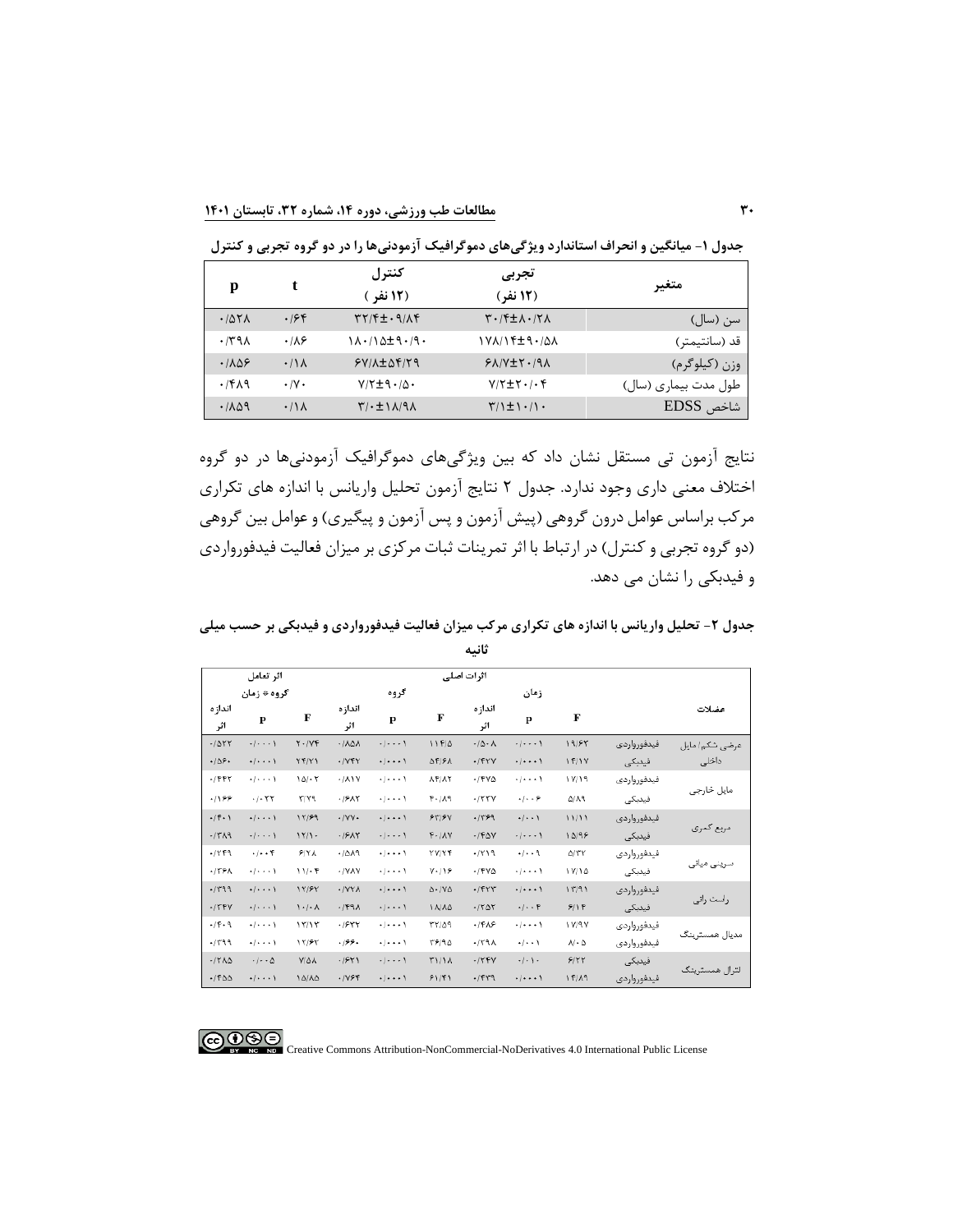با توجه نتایج آزمون تحلیل واریانس با اندازه های تکراری مرکب در جدول 2 که نشان داد اثر تعاملی گروه و زمان معنی دار است، بنابراین برای بررسی اثرات درون گروهی و بین گروهی از آزمون های تی مستقل و تحلیل واریانس تکراری در گروه تجربی استفاده می کنیم. جدول 3 نتایج مربوط به آزمون تی مستقل جهت مقایسه بین گروهی میزان فعالیت فیدفورواردی و فیدبکی در دو گروه تجربی و کنترل را در پیش آزمون، پس آزمون و پیگیری یك ماه بعد نشان می دهد.

**جدول -3 آزمون تی مستقل جهت مقایسه میزان فعالیت فیدفورواردی و فیدبکی در دو گروه بر حسب میلی ثانیه**

|                                         | پيګيري         |                   |                                         | پس آزمون                  |                   |                          | پيش آزمون       |                           |             |                |
|-----------------------------------------|----------------|-------------------|-----------------------------------------|---------------------------|-------------------|--------------------------|-----------------|---------------------------|-------------|----------------|
| p                                       | t              | اختلاف<br>ميانگين | p                                       | t                         | اختلاف<br>ميانگين | p                        | t               | اختلاف<br>ميانگين         |             |                |
| $\cdot$ $\cdot$ $\cdot$ $\cdot$ $\cdot$ | 4/20           | 10/۶٢             | $\cdot$ $\cdot$ $\cdot$ $\cdot$ $\cdot$ | 11/0.                     | <b>٢٢/۶۸</b>      | $\cdot$ /Yf              | $+/\tau\tau$    | 1/1                       | فيدفورواردي | عرضى شكم/ مايل |
| $+$ $+$ $+$ $+$ $+$                     | 9/1A           | 10/48             | $+$ $+$ $+$ $+$ $+$                     | 9/19                      | 19/FV             | $\cdot$ /۶)              | $+/\Delta$      | $1/f$ .                   | فينبكى      | داخلى          |
| $+$ $+$ $+$ $+$ $+$                     | V/9V           | <b>IA/۳Y</b>      | $\cdot$ / $\cdot$ $\cdot$ \             | $Y/\Delta Y$              | 19/9              | $-199$                   | $\cdot$ /YA     | $\overline{\mathbf{y}}$ . | فيدفورواردي |                |
| $+1$                                    | $\Upsilon/9.7$ | 9/17              | $\cdot$ $\cdot$ $\cdot$ $\cdot$ $\cdot$ | ۴/۲۶                      | 17/Y1             | $-149$                   | $+ \Upsilon $   | $-195$                    | فينبكى      | مایل خارجی     |
| $+$ $+ + +$                             | <b>NYY</b>     | $Y - YY$          | $\cdot/\cdot\cdot\cdot$                 | $Y/\lambda\Delta$         | 18/05             | $\cdot/\lambda$          | $-155$          | .190                      | فيدفورواردي |                |
| $\cdot$ $\cdot$ $\cdot$ $\cdot$ $\cdot$ | 9100           | <b>IVIFY</b>      | $\cdot$ $\cdot$ $\cdot$ $\cdot$ $\cdot$ | 9/7                       | 11/2              | $\cdot/\lambda$          | $+$ /٢٣         | $\cdot$ /Y9               | فيدبكي      | مربع کمری      |
| $+/-$                                   | <b>Y/AQ</b>    | ۸۴۱               | $+$ $+$ $+$ $+$ $+$                     | $\mathbf{r}/\mathbf{r}$ . | 1V/T              | $\cdot$ / $\forall \tau$ | $-170$          | $V \cdot Y$               | فيدفورواردي |                |
| $+$ $+$ $+$ $+$ $+$                     | 910V           | 10/17             | $+$ $+$ $+$ $+$ $+$                     | <b>Y/FA</b>               | <b>٢٢/۴٧</b>      | $\cdot$ /9 $\cdot$       | $+$ /1٢         | $\cdot/\Delta$ .          | فينبكى      | سرینی میانی    |
| $\cdot$ / $\cdot$ $\cdot$ \             | Y/Ff           | YY/90             | $\cdot$ $\cdot$ $\cdot$ $\cdot$ $\cdot$ | $\Delta/\Delta$           | $\frac{1}{2}$     | $\cdot$ /YY              | .79             | 1/11                      | فيدفورواردي |                |
| $+$ $+$ $+$ $+$ $+$                     | F/19           | $1 - 187$         | $+$ $+$ $+$ $+$ $+$                     | $\Delta/17$               | 17/T              | .777                     | $\cdot$ /YA     | Y/Y                       | فينبكي      | , است , انی    |
| $\cdot$ $\cdot$ $\cdot$ $\cdot$ $\cdot$ | $Y/\cdot Y$    | 17/77             | $+$ $+$ $+$ $+$ $+$                     | $\Delta/\Delta V$         | YY/FA             | $+/\uparrow \uparrow$    | $\cdot/\lambda$ | Y/19                      | فيدفورواردي | مدیال همسترینگ |
| $+1$                                    | T/11           | 19/17             | $+$ $+$ $+$ $+$ $+$                     | $51Y\Delta$               | YY/9Y             | .179                     | $V - V$         | $\mathbf{r}/\mathbf{q}$   | فينبكي      |                |
| $+$ $+$ $+$ $+$                         | <b>T/YA</b>    | 1777              | $\cdot$ $\cdot$ $\cdot$ $\cdot$         | 9198                      | 19/90             | $\cdot/\lambda$          | $-154$          | $\mathcal{V}$ .           | فيدفورواردي |                |
| $+$ $+ + +$                             | 5/1)           | 19/90             | $\cdot$ $ \cdot$ $\cdot$ $\rangle$      | $V/\Lambda\Delta$         | 10/77             | $-199$                   | $-1.5$          | $+1.9$                    | فيدبكي      | لترال همسترينگ |

با توجه به نتایج آزمون تی مستقل گزارش شده در جدول 3 مشاهده می شود که بین میزان فعالیت فیدفورواردی و فیدبکی تمامی عضالت در مرحله پیش آزمون تفاوت معنی داری بین دو گروه وجود ندارد ولی در مرحله پس آزمون و پیگیری تفاوت معنی داری بین دو گروه وجود دارد. جدول ۴ نتایج مربوط به آزمون تحلیل واریانس تکراری جهت بررسی اثر درون گروهی میزان فعالیت فیدفورواردی و فیدبکی در گروه تجربی و آزمون تعقیبی بونفرونی جهت مقایسه دو به دو هر یک از مراحل (پیش آزمون، پس آزمون و پیگیری یک ماه) را نشان می دهد.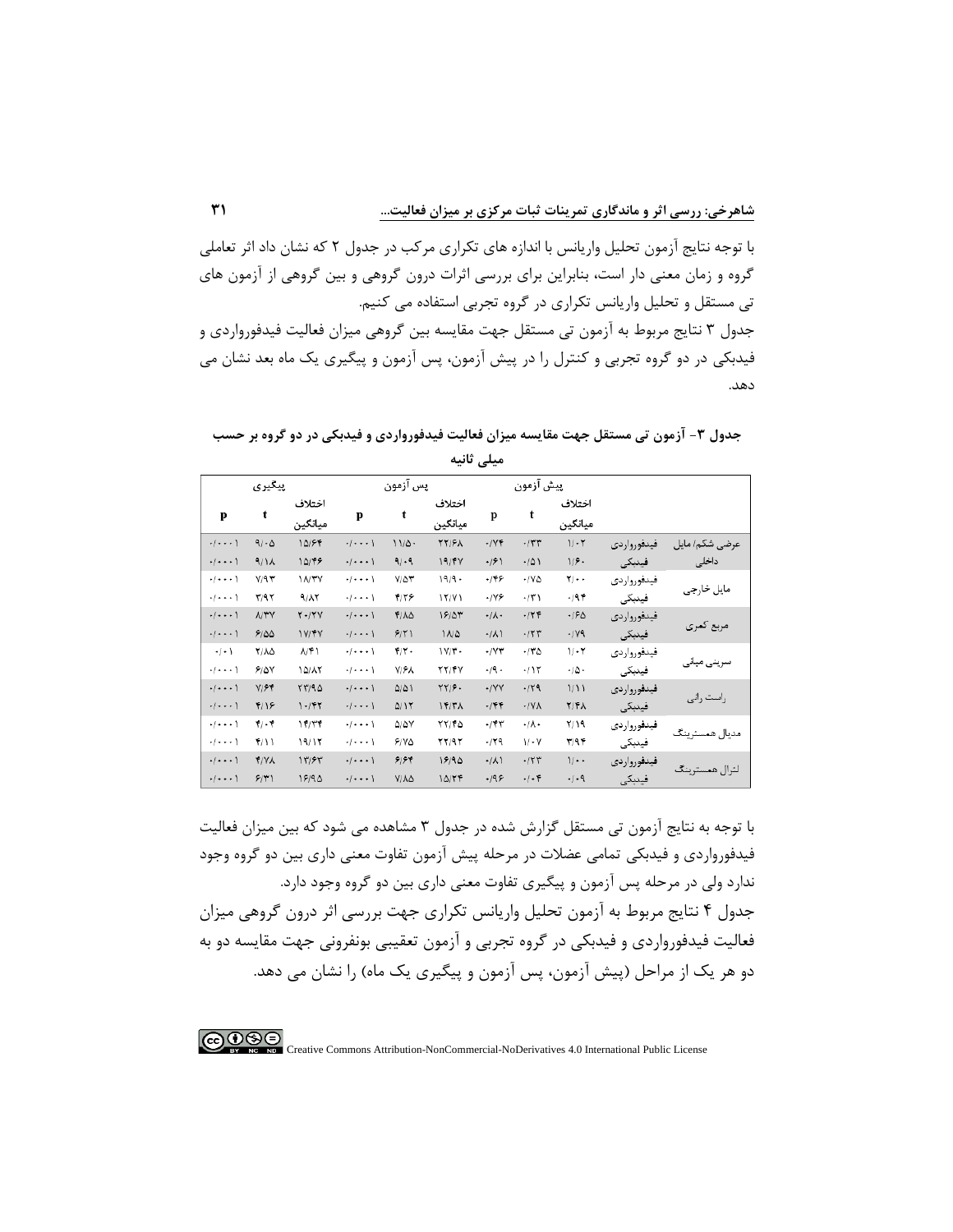**جدول -4 آزمون تحلیل واریانس تکراری جهت بررسی اثر درون گروهی میزان فعالیت فیدفورواردی بر حسب میلی ثانیه در گروه تجربی**

|                                       | اختلاف                        |                      |                                       |                                      |               |                 |
|---------------------------------------|-------------------------------|----------------------|---------------------------------------|--------------------------------------|---------------|-----------------|
| ${\bf P}$                             | ميانگين                       | مقايسه مراحل         | $\mathbf{p}$                          | $\mathbf F$                          |               |                 |
| $\cdot$ / $\cdot$ $\cdot$ \           | 19/91                         | پيش آزمون – پس آزمون |                                       |                                      |               |                 |
| $\cdot$ / $\cdot$ $\cdot$ $\cdot$     | 19/15                         | پیش آزمون – پیگیری   | $\cdot/\cdot\cdot\cdot$               | $\mathbf{r} \mathbf{v}/\mathbf{r}$ . | فیدفور وار دی | عرضى            |
| $.$ /۴۸۷                              | $\mathbf{Y}/\cdot \mathbf{A}$ | پس آزمون – پیگیری    |                                       |                                      |               |                 |
| $\cdot$ / $\cdot$ \                   | $1Y/\lambda$                  | پيش آزمون – پس آزمون |                                       |                                      |               | شكم/ مايل داخلو |
| $\cdot$ / $\cdot$ $\cdot$ $\cdot$     | 19/09                         | پیش آزمون – پیگیری   | ・/・・・ \                               | $Y\Lambda/Y$                         | فيدبكى        |                 |
| $\cdot$ /99                           | 1/Y                           | پس آزمون – پیگیری    |                                       |                                      |               |                 |
| $\cdot$ / $\cdot$ $\cdot$ \           | <b>IA/A)</b>                  | پيش آزمون – پس آزمون |                                       |                                      |               |                 |
| $\cdot$ / $\cdot$ )                   | 19/01                         | پیش آزمون – پیگیری   | $\cdot/\cdot\cdot\cdot$ )             | $f\uparrow/f\uparrow$                | فيدفورواردى   |                 |
| .199                                  | $\mathbf{Y}/\mathbf{Y}$ .     | پس آزمون – پیگیری    |                                       |                                      |               | و<br>ڏ          |
| $\cdot$ / $\cdot$ \                   | ۱۳/۴۳                         | پيش آزمون – پس آزمون |                                       |                                      |               | خارجى           |
| .1.40                                 | 9/77                          | پیش آزمون – پیگیری   | $\cdot/\cdot\cdot\cdot$ )             | $\lambda/\Delta$ ۶                   | فيدبكى        |                 |
| .141                                  | $f/\prime$ .                  | پس أزمون – پيگيري    |                                       |                                      |               |                 |
| .  . .                                | 18/04                         | پيش آزمون – پس آزمون |                                       |                                      |               |                 |
| $\cdot$ / $\cdot$ .                   | 11/19                         | پیش آزمون – پیگیری   | $\cdot$ / $\cdot$ $\cdot$ $\setminus$ | $Y \cdot / \Lambda$ ۶                | فيدفورواردي   |                 |
| .199                                  | $1/\Delta f$                  | پس آزمون – پیگیری    |                                       |                                      |               | $\frac{1}{2}$   |
| $\cdot$ / $\cdot$ )                   | 11/04                         | پيش آزمون – پس آزمون |                                       |                                      |               | کموی            |
| $\cdot$ / $\cdot$ \                   | $1\lambda$ /۴ $\lambda$       | پیش آزمون – پیگیری   | ・/・・・ \                               | 77194                                | فيدبكى        |                 |
| .199                                  | $\cdot$ / $\cdot$ $\Delta$    | پس آزمون – پیگیری    |                                       |                                      |               |                 |
| .  . .                                | 1Y/FY                         | پيش آزمون – پس آزمون |                                       |                                      |               |                 |
| $\cdot/\cdot7$ .                      | $1 - TT$                      | پیش آزمون – پیگیری   | $\cdot$ / $\cdot$ $\cdot$ $\setminus$ | 17/99                                | فيدفورواردى   |                 |
| .1157                                 | $V/\cdot \Lambda$             | پس آزمون – پیگیری    |                                       |                                      |               | لم<br>ولا       |
| $\cdot$ / $\cdot$ $\cdot$ $\setminus$ | ۲۳/۲۱                         | پيش أزمون – پس أزمون |                                       |                                      |               | $\frac{3}{2}$   |
| $\cdot$ / $\cdot$ $\cdot$ $\cdot$     | ۱۹/۷۵                         | پیش آزمون – پیگیری   | ۰/۰۰۰۱                                | $\mathbf{r} \cdot \mathbf{r}$        | فيدبكى        |                 |
| .7947                                 | $T/f_0$                       | پس آزمون – پیگیری    |                                       |                                      |               |                 |

COOSO Creative Commons Attribution-NonCommercial-NoDerivatives 4.0 International Public License

 $\bar{a}$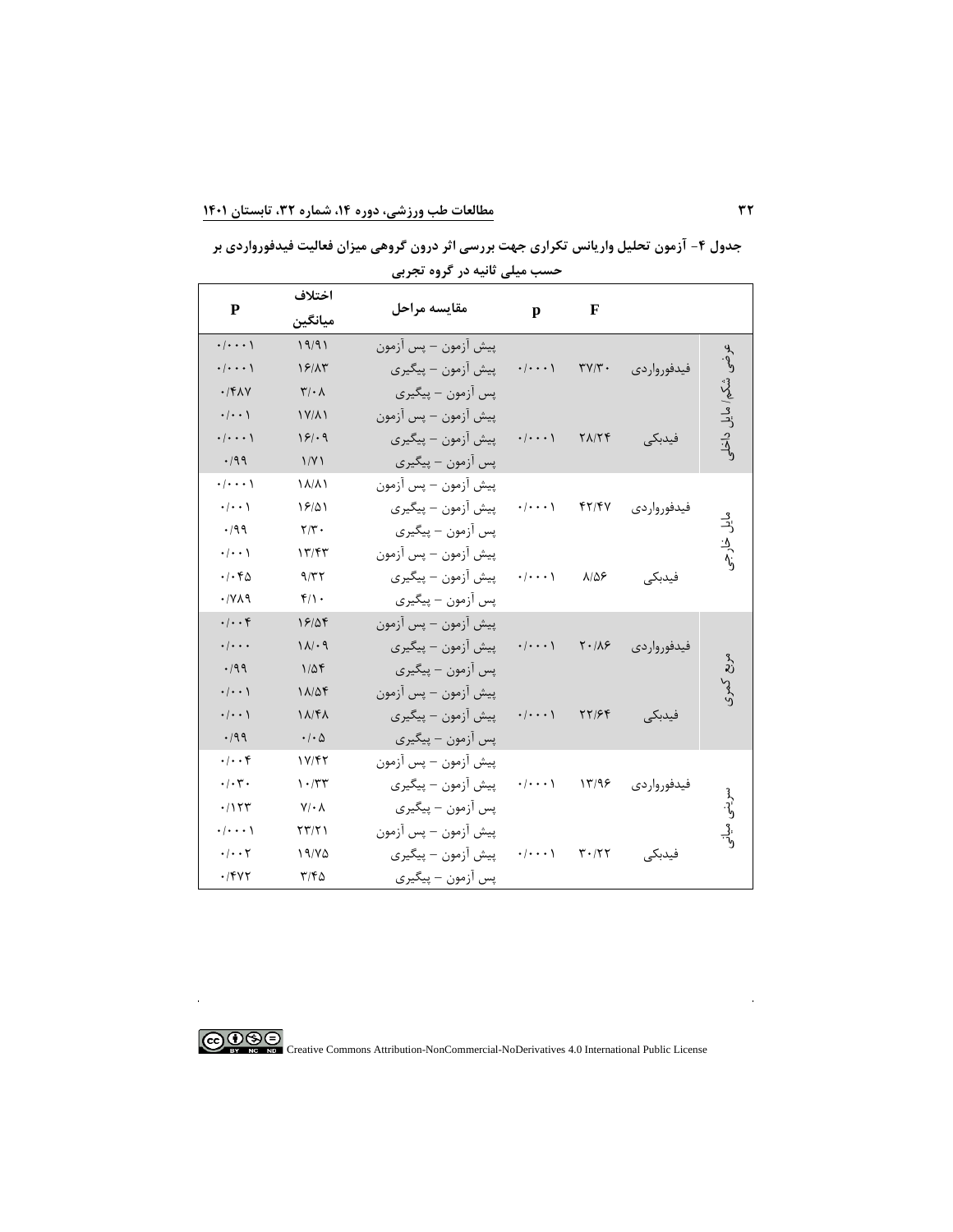| ${\bf P}$                         | اختلاف                | مقايسه مراحل         |                             | F                  |               |          |
|-----------------------------------|-----------------------|----------------------|-----------------------------|--------------------|---------------|----------|
|                                   | ميانگين               |                      | p                           |                    |               |          |
| $\cdot/\cdot\cdot\cdot$           | 77199                 | پيش آزمون – پس آزمون |                             |                    |               |          |
| $\cdot/\cdot\cdot$                | Y1/17                 | پیش آزمون – پیگیری   | $\cdot$ / $\cdot$ $\cdot$ \ | Tf/T               | فيدفور واردى  |          |
| .199                              | $Y/\Delta Y$          | پس اُزمون – پیگیری   |                             |                    |               |          |
| $\cdot$ / $\cdot$ $\cdot$ $\cdot$ | 17/TV                 | پيش أزمون – پس آزمون |                             |                    |               | است رانی |
| $\cdot$ / $\cdot$ $\Delta$        | 17/79                 | پیش آزمون – پیگیری   | $\cdot/\cdot\cdot\cdot$     | 15/10              | فيدبكى        |          |
| .199                              | $\cdot/\cdot$         | پس اُزمون – پیگیری   |                             |                    |               |          |
| $\cdot/\cdot\cdot\cdot$           | 78184                 | پيش آزمون – پس آزمون |                             |                    |               |          |
| $\cdot$ / $\cdot$ )               | 11/09                 | پیش آزمون – پیگیری   | $\cdot$ / $\cdot$ $\cdot$ \ | $\Delta \cdot 195$ | فيدفورواردى   | بر<br>آڪ |
| .7770                             | T/90                  | پس آزمون – پیگیری    |                             |                    |               |          |
| $\cdot/\cdot\cdot\cdot$           | $Yf/\mathcal{V}$      | پيش آزمون – پس آزمون |                             |                    |               |          |
| $\cdot$ $ \cdot$ $\cdot$ $\circ$  | $Y \cdot / \Lambda Y$ | پیش آزمون – پیگیری   | $\cdot/\cdot\cdot\cdot$     | YY/Y               | فيدبكي        |          |
| .199                              | Y/Y                   | پس أزمون – پيگيري    |                             |                    |               |          |
| $\cdot/\cdot\cdot$                | 18195                 | پيش آزمون – پس آزمون |                             |                    |               |          |
| $\cdot/\cdot\cdot$ ۴              | 18/79                 | پیش آزمون – پیگیری   | $\cdot/\cdot\cdot\cdot$     | 11/99              | فیدفور وار دی | 马        |
| .199                              | Y/55                  | پس آزمون – پیگیری    |                             |                    |               |          |
| $\cdot/\cdot\cdot\cdot$           | 10/90                 | پيش آزمون – پس آزمون |                             |                    |               |          |
| $\cdot$ / $\cdot$ $\cdot$ $\cdot$ | 10/FT                 | پیش آزمون – پیگیری   | $\cdot/\cdot\cdot\cdot$ )   | $Y \cdot / 91$     | فيدبكي        |          |
| .199                              | .705                  | پس أزمون – پيگيري    |                             |                    |               |          |

**ادامة جدول -4 آزمون تحلیل واریانس تکراری جهت بررسی اثر درون گروهی میزان فعالیت فیدفورواردی بر حسب میلی ثانیه در گروه تجربی**

با توجه به نتایج آزمون تحلیل واریانس تکراری گزارش شده در جدول 4 مشاهده می شود که بین میزان فعالیت فیدفورواردی و فیدبکی در پیش آزمون، پس آزمون و پیگیری یك ماه در گروه تجربی تفاوت معنی داری وجود دارد. همچنین با توجه به نتایج آزمون تعقیبی بونفرونی گزارش شده در جدول 4 مشاهده می شود بین میزان فعالیت فیدفورواردی و فیدبکی همه عضالت از پیش آزمون تا پس آزمون و از پیش آزمون تا پیگیری یك ماه بعد تفاوت معنی داری وجود دارد اما بین میزان فعالیت فیدفورواردی همه عضالت از پس آزمون تا پیگیری یك ماه بعد تفاوتی وجود ندارد.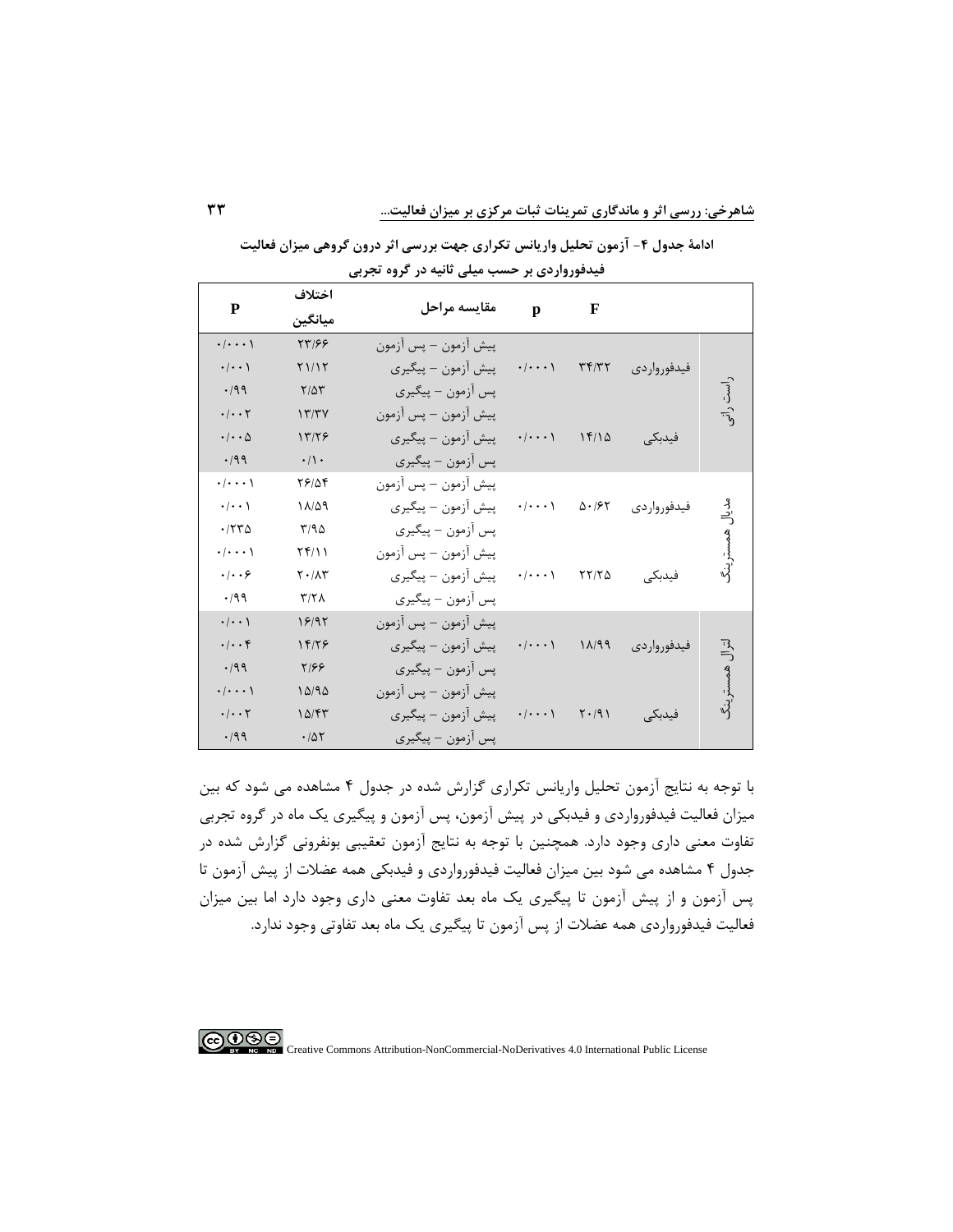## **بحث و نتیجه گیری**

نتایج تحقیق نشان داد که میزان فعالیت عضالت پس از انجام تمرینات ثبات مرکزی و پیگیری یك ماه بعد از تمرینات، در دو بخش فیدبکی و فیدفورواردی کاهش یافت. نتایج تحقیق حاضر در برخی متغیرها با نتایج تحقیقات امیری و همکاران (۲۰۱۹)، گیج ٰ و همکاران (۲۰۰۹)، رولینگ ٔ و همکاران (۲۰۱۲) و فریمن و همکاران (۲۰۱۲) همراستا میباشد (۲۵, ۳۶–۳۸).

تمرینات ثبات مرکزی باعث افزایش کنترل عضالت اکستانسور ستونمهرهای و عضالت مایل برای کنترل بهتر پایداری ستونمهرهها میشوند. این تمرینات با افزایش کارایی عضالت تنه، توانایی حفظ مرکز ثقل را درون سطح اتکا بهبود می دهند (۲۵). در تحقیق حاضر نیز بهبود کنترل فرد پس از پایین آمدن از پله روی یك پا مشاهده شد. بصورتی که انجام تکلیف با فعالیت عضالنی کمتر قابل انجام بود. در این رابطه، گیج و همکاران )2009( با بررسی تاثیر هشت هفته تمرینات تقویتی شکم شامل تمرینات ثبات مرکزی بر ضخامت عضالت شکم، کنترل پاسچر، فعالیت عضالنی، کینماتیك فرود افراد سالم و مبتال به بیثباتی مزمن مچ پا، کاهش فعالیت عضالت مایل داخلی، عرضی شکم، سرینی میانی و مایل خارجی و ارتقای بیومکانیك فرود و بهبود در کنترل پاسچرال را حین فرود بر روی یك پا گزارش کردند که این بهبود را نشاندهنده بهبود کنترل عصبیعضالنی پس از انجام این تمرینات دانستند (۳۷). آنها عنوان کردند پس از انجام تمرینات بهدلیل بهبود کنترل عصبی عضلانی افراد قادرند تا تکلیف مشابه را با فراخوانی تعداد واحدهای حرکتی کمتر و یا فیبرهای عضالنی کمتری انجام دهند. در تحقیق آنها با وجود کاهش فعالیت عضالت مایل داخلی و عرضی شکم، تفاوتی در ضخامت این عضالت پیش و پس از تمرینات مشاهده نشد که این مسئله بیانگر بهبود کنترل عصبی- عضلانی است (۳۷). همچنین مارشال ّ و همکاران (۲۰۰۸) با انجام تحقیقی استفاده از تمرینات ثبات مرکزی را بر روی افراد مبتال به کمردرد بررسی و گزارش کردند پس از انجام تمرینات، کاهش زمان تاخیر شروع فعالیت عضالت عرضی شکم و مایل داخلی مشاهده شد )39(. آنها نیز کاهش فعالیت عضالنی به دنبال تمرینات را نشاندهنده بهبود کارایی عصبی عضالنی بیان کردند طوریکه بعد از انجام تمرینات افراد قادر هستند تکلیف را با فراخوانی تعداد کمتری از واحدهای حرکتی انجام دهند (۳۹). از سوی دیگر سیمونسن ٔ و همکاران (۲۰۱۴) اهمیت کنترل حسیحرکتی را در تامین ثبات

- 1. Gage
- 2. Roling
- 3. Marshall
- 4. Simonsen

 $\bigcirc$  090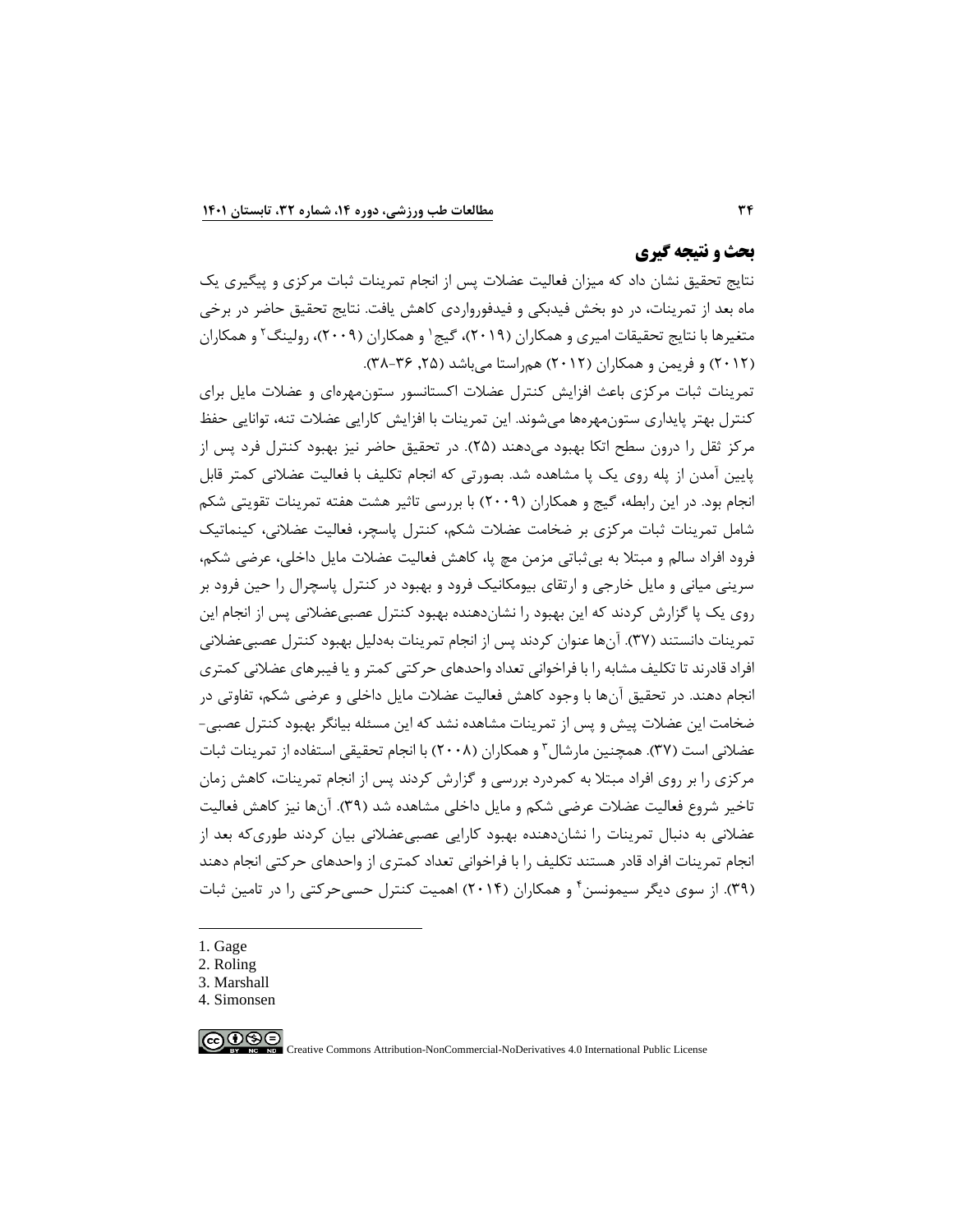مرکزی بررسی نمودند و بیان کردند که سیستم عصبیمرکزی فنداسیون باثباتی را برای حرکات اندامها بوسیله انقباض همزمان عضلات خاصی فراهم میکند. همچنین عنوان کردند بکارگیری و زمانبندی مناسب عضالت نقش بسیار مهمی در تامین ثبات مرکزی دارد و حفظ تعادل در حالت نشسته و پاسخ عضالت تنه به بیتعادلی ایجاد شده، میتواند آزمون مناسبی برای سنجش ثبات مرکزی باشد (۹). علوی و همکاران (۲۰۲۱) نیز با بررسی اثرات تقویت عضلات تنه بر روی تعادل به این نتیجه رسیدند که بعد از تمرینات، تعادل بهبود یافت و این بهبود را به پیشرفت کنترل عصبی- عضلانی مربوط دانستند (۴۰).

میزان بار 45 تا 50 درصد یك تکرار بیشینه حین تمرین، قدرت را در افراد تمرین نکرده افزایش میدهد تمریناتی که بیشتر از 45 درصد حداکثر انقباض ارادی، عضله را فعال میکنند قدرت را افزایش داده و تمرینات کمتر از 45 درصد حداکثر انقباض ارادی موجب افزایش استقامت میشوند )41(. انقباضات در حد 70 درصد حداکثر انقباض ارادی برای ارتقای قدرت عضالت شکمی الزم است و تمرینات ثباتی مانند تمرینات پلزدن چنین سطحی از فعالیت را ایجاد نمی کند ),42 43(. بنابراین این تمرینات نمیتوانند منجر به افزایش فعالیت عضالنی شوند و در نتیجه کنترل تنه در صفحه فرونتال با بهبود کنترل عصبیعضالنی ایجاد میشود. در واقع برای بهبود فعالیت عضالت مرکزی در کنترل تنه در صفحه فرونتال نیازمند تمرینانی هستیم که با افزایش فعالیت عضالت، بتوانند از حرکت بیش از حد تنه حین فرود و پایین آمدن از پله پیشگیری کنند که برای نتیجهگیری قطعی به بررسی بیشتر کینماتیکی نیاز است. با این وجود، اگرچه ممکن است این تمرینات نتوانند از حرکت بیش از حد تنه جلوگیری کنند ولی با افزایش استقامت عضالت و صرف انرژی کمتر حین فرود و تکالیف ورزشی میتوانند به صورت ثانویه وقوع آسیبدیدگی را کاهش دهند، در این شرایط خستگی کمتر رخ داده و عضالت تنه تا حدی می توانند حین فرود و پایین آمدن در برابر بارهای وارده بیشتر مقاومت کنند (۴۲, ۴۲). در همین راستا شاهرخی و همکاران (۱۳۹۵) به بررسی اثر تمرینات ثبات مرکزی بر استقامت و کنترل تنه بیماران مبتال به مولتیپلاسکلروزیس پرداختند. آنها برای ارزیابی استقامت ایزومتریک عضلات ثباتدهندهی تنه از تست خم کردن تنه، باز کردن تنه (آزمون تعدیل شده بیرینگ سورنسون) و آزمون پل زدن به چپ و راست و برای ارزیابی کنترل تنه از مقیاس اختلالات تنه استفاده کردند. در نهایت به این نتیجه رسیدند که تمرینات ثبات مرکزی منجر به افزایش استقامت ایزومتریك عضالت ثباتدهندهی تنه و توانایی کنترل تنه میشوند )44(. توجه به این نکته مهم است که در انجام فرود بر روی یك پا، تعادل نقش مهمی دارد تمرینات ثباتی

بر ناحیه مرکزی تاثیر گذاشته و تعادل را بهبود میبخشند، بهبود تعادل و حسعمقی میتواند کنترل

 $\bigodot \limits_{\tiny{\begin{array}{l} \mathfrak{S} \end{array}}\mathfrak{S} \end{array}}$ Creative Commons Attribution-NonCommercial-NoDerivatives 4.0 International Public License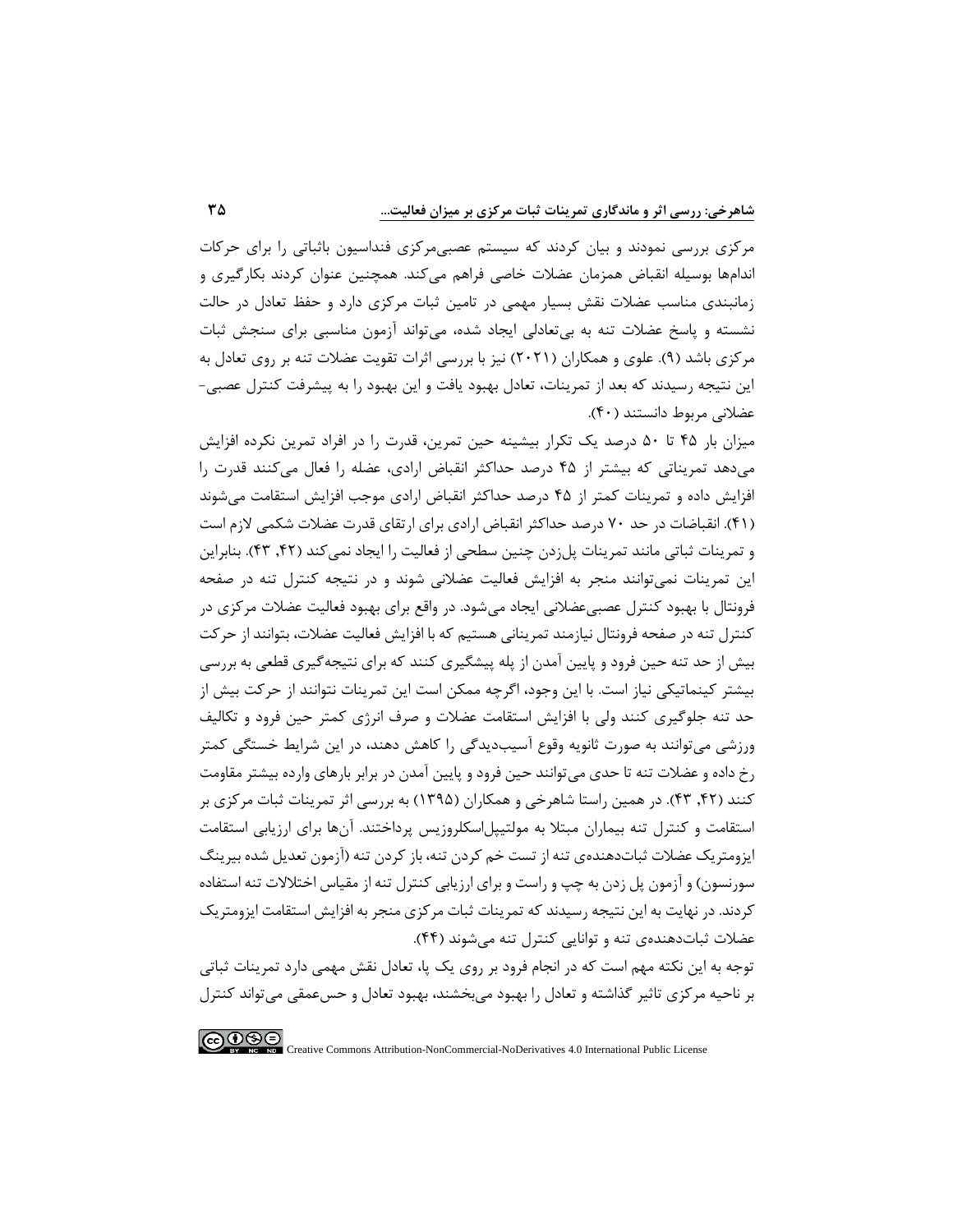عضالنی را افزایش دهد و فرود با صرف انرژی کمتر و با انقباض عضالنی کمتری انجام شود. فریمن و همکاران )2012( با بررسی اثر تمرینات ثبات مرکزی در تعادل و راه رفتن بیماران مبتال به مولتیپل- اسکلروزیس به این نتیجه رسیدند که بعد از تمرینات بهبود معناداری در زمان راه رفتن و تعادل وجود داشت )36(. بنابراین بهبود تعادل بهدنبال تمرینات ثبات مرکزی با بهبود در کنترل عصبیعضالنی میتواند منجر به کاهش میزان فعالیت عضالنی حین اجرای فعالیتهای عملکردی در بیماران مبتال به مولتیپلاسکلروزیس شود. بهبود کنترل عصبیعضالنی موجب میشود تا افراد به صورت موثر در برابر بارهای وارده به اندام تحتانی با صرف انرژی کمتر وارد عمل شوند )12(.

در مطالعه حاضر مشاهده شد که میزان فعالیت عضالت بهدنبال تمرینات ثبات مرکزی کاهش داشت. حدادنژاد و همکاران )1392( نیز با بررسی اثر تمرینات ثبات مرکزی و پالیومتریك در زنان مبتال به نقص کنترل کمری لگنی گزارش دادند میزان فعالیت الکتریکی عضالت بهدنبال تمرینات کاهش پیدا میکند که با نتایج تحقیق حاضر همسو میباشد )30(. نتایج مطالعات گذشته نشان داد که تمرینات قدرتی منجر به بهبود در حداکثر قدرت ارادی و افزایش فعالیت الکترومیوگرافی عضالت در بیماران مبتلا به مولتیپل|سکلروزیس میشود. ماناگو ٰ و همکاران (۲۰۱۹) با بررسی اثر تمرینات بالابردن پا در قدرت عضله چهارسر رانی، عملکرد و پارامترهای الکترومیوگرافی در مقایسه با تمرینات معمول فیزیوتراپی در بیماران مبتال به مولتیپلاسکلروزیس به این نتیجه رسیدند که حداکثر انقباض ارادی و فعالیت الکترومیوگرافی در هر دو گروه تمرینی بهبود یافت. آنها بیان کردند که ضعف عضالنی در بیماران مبتلا به مولتیپل|سکلروزیس نمی تواند به دلیل کاهش عملکرد عضلانی باشد. آنها دلیل اصلی برای ضعف عضالنی در این بیماران را اختالالت در هدایت تکانههای عصبی به سیستم اعصاب مرکزی عنوان کردند که باعث ناتوانی در بکارگیری همهی فیبرهای عضالنی قابل دسترس میشود )45(. از طرفی اسکات و همکاران (۲۰۱۱) نیز در مطالعه خود به این نتیجه رسیدند که بیماران مبتلا به مولتیپل|سکلروزیس سرعت هدایت فیبرهای عضلانی را در کنار کاهش دامنه فعالیت الکترومیوگرافی در طول انقباضات ایزومتریك باال میبرند. بنابراین افزایش در سرعت هدایت فیبرهای عضالنی در تفسیر فعالیت الکترومیوگرافی سطحی در این بیماران باید در نظر گرفته شود. آنها با بررسی ویژگی- های الکترومیوگرافی اکستنسورهای زانو در طول انقباضات ایزومتریك در بیماران مبتال به مولتیپل اسکلروزیس گزارش دادند که بیماران مبتال به مولتیپل اسکلروزیس در مقایسه با افراد سالم سرعت هدایت فیبرهای عضالنی پایینتری در طول حداکثر انقباضات ارادی و تمام انقباضات زیر بیشینه

1. Mañago

 $\bigcirc$   $\bigcirc$   $\circ$ Creative Commons Attribution-NonCommercial-NoDerivatives 4.0 International Public License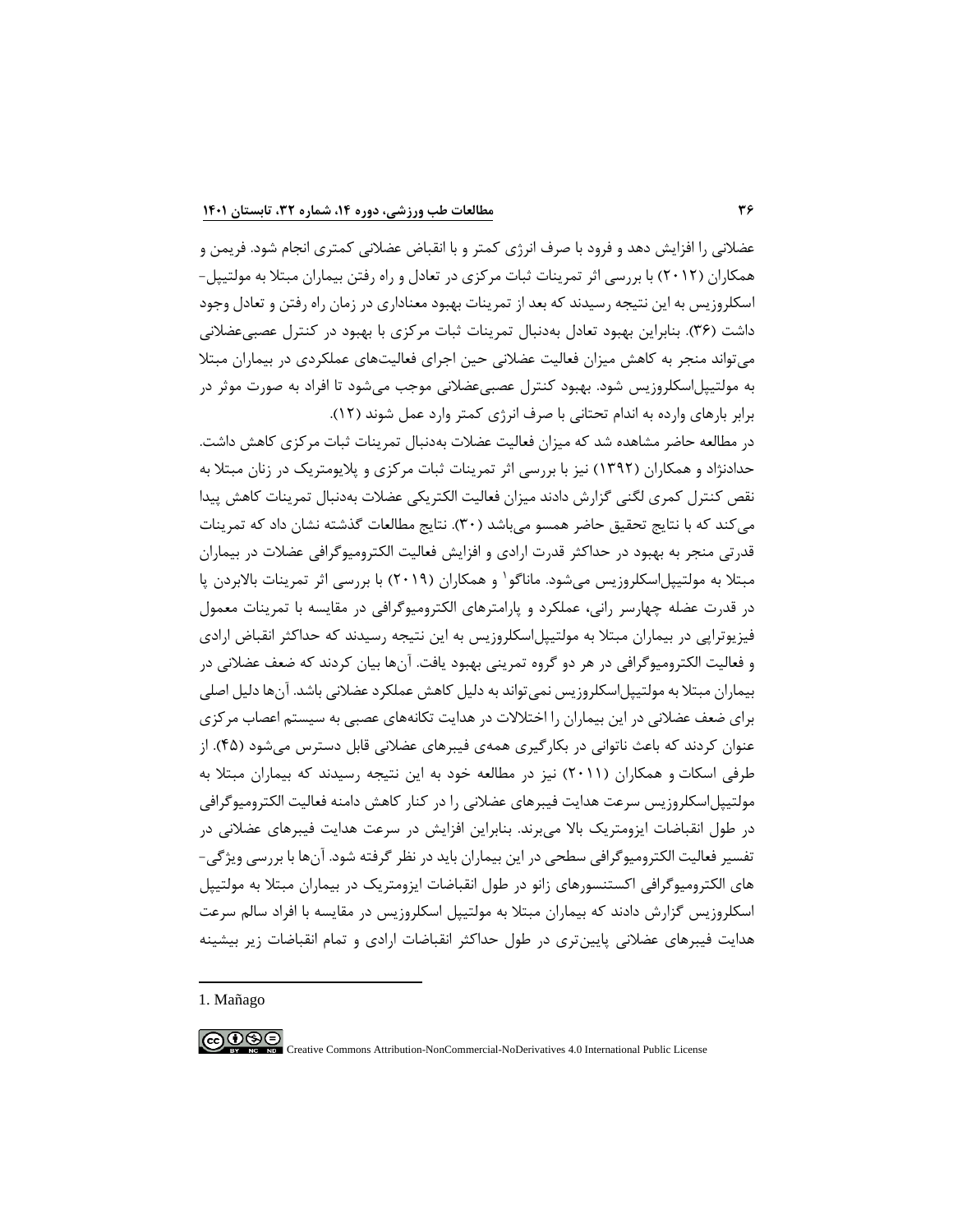دارند و دامنه فعالیت الکترومیوگرافی در این بیماران به طور معناداری کمتر از افراد سالم است )26( . همچنین سخنگو و همکاران )2021( بهدنبال بررسی اثر تمرینات قدرتی در افزایش هدایت عصبی در بیماران مبتال به مولتیپلاسکلروزیس به این نتیجه رسیدند که حداکثر انقباض ارادی و فعالیت الکترومیوگرافی عضله سولئوس به دنبال تمرین افزایش یافت در حالیکه در گروه کنترل تغییری در هیچ یك از پارامترها مشاهده نشد. در نهایت بیان کردند که تمرینات قدرتی در بیماران مبتال به مولتیپلاسکلروزیس باعث افزایش مقدار خروجی وابرانهای نورونهای حرکتی نخاع و کاهش برخی از علائم عصبی عضلانی مرتبط با بیماری می شود (۴۶). از دلایل احتمالی تفاوت بین نتایج مطالعه حاضر با تحقیقات اسکات و همکاران (۲۰۱۱)، ماناگو و همکاران (۲۰۱۹)، سخنگو و همکاران (۲۰۲۱) میتوان به تفاوت در برنامه تمرینی در این مطالعات اشاره کرد. چون آنها از برنامه تمرینی قدرتی استفاده کرده بودند و با توجه به گزارشات گذشته تمرینات قدرتی با افزایش حداکثر قدرت ایزومتریك و افزایش سازگاریهای عصبی منجر به افزایش قدرت و میزان فعالیت عضالت میشوند. همچنین از دالیل دیگر این تضاد میتواند تفاوت در نحوه ارزیابی تست باشد. آنها میزان فعالیت عضالت حین اجرای حداکثر انقباضات ایزومتریك و در وضعیت ایستا بررسی کردند در حالیکه در مطالعه حاضر میزان فعالیت عضالت حین پایین آمدن از پله ارزیابی شد. بنابراین با توجه به وجود اختالالت در بکارگیری الگوهای عضالنی و ناتوانی عضالت مرکزی در کنترل تنه در اجرای فعالیتهای عملکردی در بیماران مبتال به مولتیپلاسکلروزیس، بهبود عصبی عضالنی بهدنبال تمرینات ثبات مرکزی میتواند <sup>1</sup> باعث کاهش میزان فعالیت الکترومیوگرافی عضالت شده باشد. در مطالعهای که گاتی و همکاران )2008( انجام دادند به بررسی فعالیت الکترومیوگرافی عضالت مرکزی در باال نگه شدن پا در وضعیت طاقباز در بیماران مبتال به مولتیپلاسکلروزیس پرداخته اند. آنها میزان فعالیت عضالت را در حالتی که فرد پای خود را با زانوی صاف و زاویه 45 درجه نسبت به افق با انقباض ایزومتریك در مدت پنج ثانیه حفظ میکرد با حالتی که هر دو پا را باال میبرد بین بیماران مبتال به مولتیپلاسکلروزیس و افراد سالم مقایسه کردند. نتایج مطالعه آنها نشان داد که تفاوت معناداری بین میزان فعالیت عضالت راست رانی، دوسر رانی و عضالت راست و چپ شکم بین بیماران مبتال به مولتیپلاسکلروزیس و افراد سالم وجود داشت و بیماران فعالیت عضالنی بیشتری برای نگه داشتن پا در هر دو حالت بکار بردند. در حالیکه میزان فعالیت عضالنی بین دو حالت ارزیابی شده در افراد سالم تفاوت معناداری داشت این تفاوت برای بیماران معنادار نبود. آنها علت این امر را به خاطر ناتوانی بیماران مبتال به مولتیپل-

1- Gatti

 $\bigcirc$   $\bigcirc$   $\bigcirc$ Creative Commons Attribution-NonCommercial-NoDerivatives 4.0 International Public License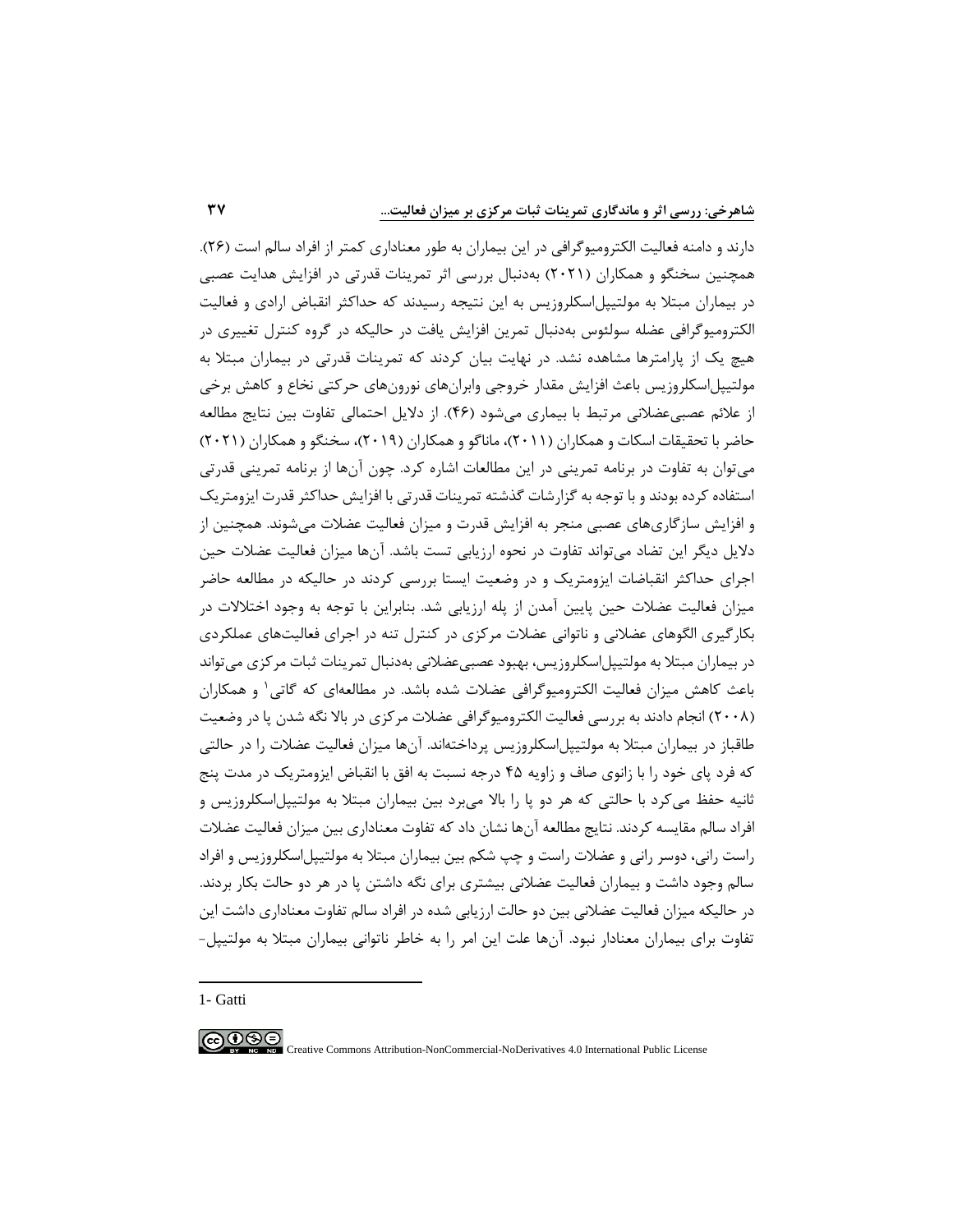اسکلروزیس در اصالح الگوی فعالیت عضالت مرکزی و اندام تحتانی در باال بردن پاها، کاهش قدرت انتخاب عضالت مرکزی در حرکات مختلف و بکارگیری نامناسب عضالت مرکزی عنوان کردند )47(. بنابراین تمرینات ثبات مرکزی با بهبود کنترل عصبیعضالنی میتواند باعث کاهش میزان فعالیت الکترومیوگرافی عضالت شده و بیمار میتواند با فراخوانی تعداد کمتری واحدهای حرکتی فعالیتهای عملکردی مانند پایین آمدن از پله را انجام دهد.

نهایتا نتایج تحقیق حاضر نشاندهنده این است که تمرینات ثبات مرکزی احتماال با تاثیر بر کنترل عصبی عضالنی ناحیه کمری لگنی، فعالیت فیدفورواردی و فیدبکی این عضالت را کاهش می دهند. همچنین این تمرینات با افزایش استقامت عضالت و صرف انرژی کمتر حین فرود و سایر تکالیف ورزشی نیز میتوانند احتمال وقوع آسیب دیدگی را کاهش دهند. میزان فعالیت عضالت در پیگیری یك ماه بعد از اتمام تمرینات نسبت به پس آزمون، افزایش داشت. یکی از علل احتمالی افزایش میزان فعالیت در بیماران را میتوان دوره کوتاه مدت تمرینات بیان کرد که نتوانسته سازگاریهای طوالنی مدت را در نتیجه تمرین در متغیرهای ارزیابی شده ایجاد کند.

پیشنهاد میشود با توجه به اثرات مثبت تمرینات ثبات مرکزی بر شاخصهای الکترومیوگرافی عضالت کمری- لگنی-رانی در بیماران مبتال به مولتیپلاسکلروزیس، متخصصان مربوطه از این تمرینات به عنوان یك مکمل در کنار درمانهای دارویی برای این بیماران استفاده کنند.

# **تشکر و قدردانی**

از انجمن ام اس ایران و به ویژه تمامی بیماران ام اس که بصورت داوطلبانه در این پژوهش شرکت کردند صمیمانه تشکر می کنیم.

## **منابع**

- 1. [Shanazari Z, Marandi SM, Minasian V. Effect of 12-Week Pilates and Aquatic](http://jmums.mazums.ac.ir/article-1-1925-en.html)  [Training on Fatigue in Women with Multiple Sclerosis. J-Mazand-Univ-Med-Sci.](http://jmums.mazums.ac.ir/article-1-1925-en.html)  [2013;23\(98\):257-64](http://jmums.mazums.ac.ir/article-1-1925-en.html). [In Persian]
- 2. [Shams A, Taheri H, nikkhah K. The effect of 8 weeks selective training programs](https://mjms.mums.ac.ir/article_3915.html)  [with instructions focus of attention on walking speed of patients with multiple](https://mjms.mums.ac.ir/article_3915.html)  [sclerosis. medical journal of mashhad university of medical sciences.](https://mjms.mums.ac.ir/article_3915.html)  [2015;57\(9\):969-75](https://mjms.mums.ac.ir/article_3915.html). [In Persian]
- 3. [Chung LH, Remelius JG, Van Emmerik RE, Kent-Braun JA. Leg power asymmetry](https://www.ncbi.nlm.nih.gov/pubmed/18799980)  [and postural control in women with multiple sclerosis. Med Sci Sports Exerc.](https://www.ncbi.nlm.nih.gov/pubmed/18799980)  [2008;40\(10\):1717-24](https://www.ncbi.nlm.nih.gov/pubmed/18799980) .

COOS Creative Commons Attribution-NonCommercial-NoDerivatives 4.0 International Public License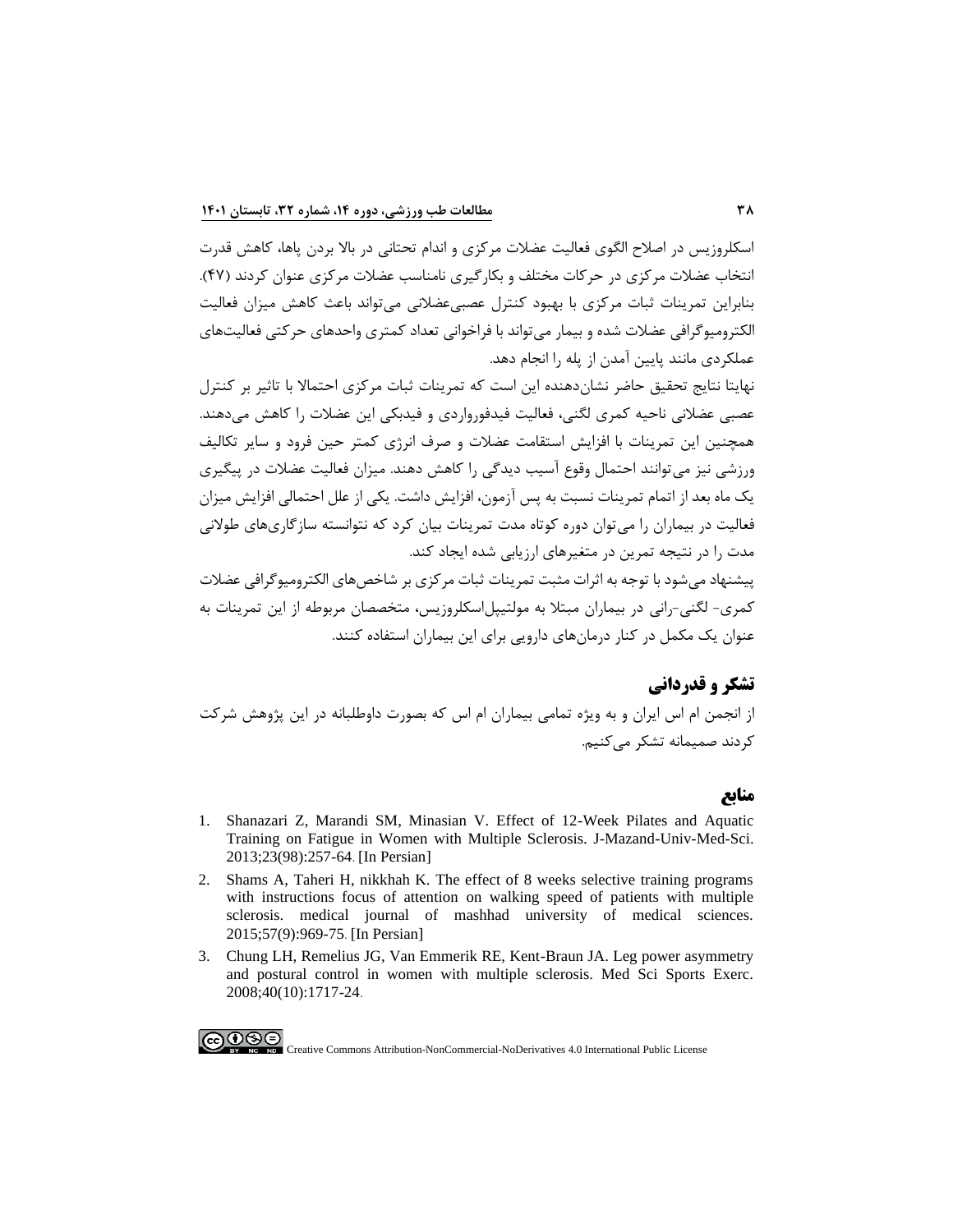- 4. [Martin CL, Phillips BA, Kilpatrick TJ, Butzkueven H, Tubridy N, McDonald E, et al.](https://www.ncbi.nlm.nih.gov/pubmed/17086909)  [Gait and balance impairment in early multiple sclerosis in the absence of clinical](https://www.ncbi.nlm.nih.gov/pubmed/17086909)  [disability. Mult Scler. 2006;12\(5\):620-8](https://www.ncbi.nlm.nih.gov/pubmed/17086909) .
- 5. [Rougier P, Thoumie P, Cantalloube S, Lamotte D. \[What compensatory motor](https://www.ncbi.nlm.nih.gov/pubmed/18033044)  [strategies do patients with multiple sclerosis develop for balance control?\]. Rev](https://www.ncbi.nlm.nih.gov/pubmed/18033044)  [Neurol \(Paris\). 2007;163\(11\):1054-64](https://www.ncbi.nlm.nih.gov/pubmed/18033044).
- 6. Barbado [D, Gomez-Illan R, Moreno-Navarro P, Valero-Conesa G, Reina R, Vera-](https://www.ncbi.nlm.nih.gov/pubmed/33308819)[Garcia FJ. Postural control quantification in minimally and moderately impaired](https://www.ncbi.nlm.nih.gov/pubmed/33308819)  [persons with multiple sclerosis: The reliability of a posturographic test and its](https://www.ncbi.nlm.nih.gov/pubmed/33308819)  [relationships with functional ability. J Sport Health Sci. 2020;9\(6\):677-84](https://www.ncbi.nlm.nih.gov/pubmed/33308819) .
- 7. [Janshen L, Santuz A, Arampatzis A. Muscle Synergies in Patients With Multiple](https://pubmed.ncbi.nlm.nih.gov/33584221)  [Sclerosis Reveal Demand-Specific Alterations in the Modular Organization of](https://pubmed.ncbi.nlm.nih.gov/33584221)  [Locomotion. Front Hum Neurosci. 2021;14:593365](https://pubmed.ncbi.nlm.nih.gov/33584221) .-
- 8. [Kelleher KJ, Spence W, Solomonidis S, Apatsidis D. The characterisation of gait](https://www.ncbi.nlm.nih.gov/pubmed/20156050)  [patterns of people with multiple sclerosis. Disabil Rehabil. 2010;32\(15\):1242-50](https://www.ncbi.nlm.nih.gov/pubmed/20156050) .
- 9. [Simonsen EB. Contributions to the understanding of gait control. Dan Med J.](https://www.ncbi.nlm.nih.gov/pubmed/24814597)  [2014;61\(4\).](https://www.ncbi.nlm.nih.gov/pubmed/24814597)
- 10. [Kibler WB, Press J, Sciascia A. The role of core stability in athletic function. Sports](https://www.ncbi.nlm.nih.gov/pubmed/16526831)  [Med. 2006;36\(3\):189-98](https://www.ncbi.nlm.nih.gov/pubmed/16526831).
- 11. Trompetto C, Currà A, Puce L, Mori L, [Pallecchi I, Gazzola P, et al. Ghost spasticity](https://www.ncbi.nlm.nih.gov/pubmed/32120056)  [in multiple sclerosis. J Electromyogr Kinesiol. 2020;51:102408](https://www.ncbi.nlm.nih.gov/pubmed/32120056) .
- 12. [Coca-Tapia M, Cuesta-Gómez A, Molina-Rueda F, Carratalá-Tejada M. Gait Pattern](https://pubmed.ncbi.nlm.nih.gov/33805095)  [in People with Multiple Sclerosis: A Systematic Review. Diagnostics \(Basel,](https://pubmed.ncbi.nlm.nih.gov/33805095)  [Switzerland\). 2021;11\(4\):584](https://pubmed.ncbi.nlm.nih.gov/33805095) .
- 13. Ofori J, Freeman J, Logan A, Rapson R ,Zajieck J, Hobart J, et al. An investigation [of commonly prescribed stretches of the ankle plantarflexors in people with Multiple](https://www.ncbi.nlm.nih.gov/pubmed/27286554)  [Sclerosis. Clin Biomech \(Bristol, Avon\). 2016;37:22-6](https://www.ncbi.nlm.nih.gov/pubmed/27286554) .
- 14. [Brull-Muria E, Beltran-Garrido JV. Effects of a Specific Core Stability Program on](https://www.ncbi.nlm.nih.gov/pubmed/34639418)  [the Sprint and Change-of-Direction Maneuverability Performance in Youth, Male](https://www.ncbi.nlm.nih.gov/pubmed/34639418)  [Soccer Players. Int J Environ Res Public Health. 2021;18\(19\)](https://www.ncbi.nlm.nih.gov/pubmed/34639418)
- 15. [Dello Iacono A, Padulo J, Ayalon M. Core](https://www.ncbi.nlm.nih.gov/pubmed/26177151) stability training on lower limb balance strength. J [Sports Sci. 2016;34\(7\):671-8](https://www.ncbi.nlm.nih.gov/pubmed/26177151) .
- 16. [Okada T, Huxel KC, Nesser TW. Relationship between core stability, functional](https://www.ncbi.nlm.nih.gov/pubmed/20179652)  [movement, and performance. J Strength Cond Res. 2011;25\(1\):252-61](https://www.ncbi.nlm.nih.gov/pubmed/20179652).
- 17. [Sheikhhassani S, Rajabi R, Minoonejad H. Effect of Core Muscle Fatigue](http://jrrs.mui.ac.ir/index.php/jrrs/article/view/916) on [Measurements of Lower Extremity Functional Performance in Male Athletes. Journal](http://jrrs.mui.ac.ir/index.php/jrrs/article/view/916)  [of Research in Rehabilitation Sciences; Vol 9, No 4: 2013. 2013](http://jrrs.mui.ac.ir/index.php/jrrs/article/view/916) . [In Persian]

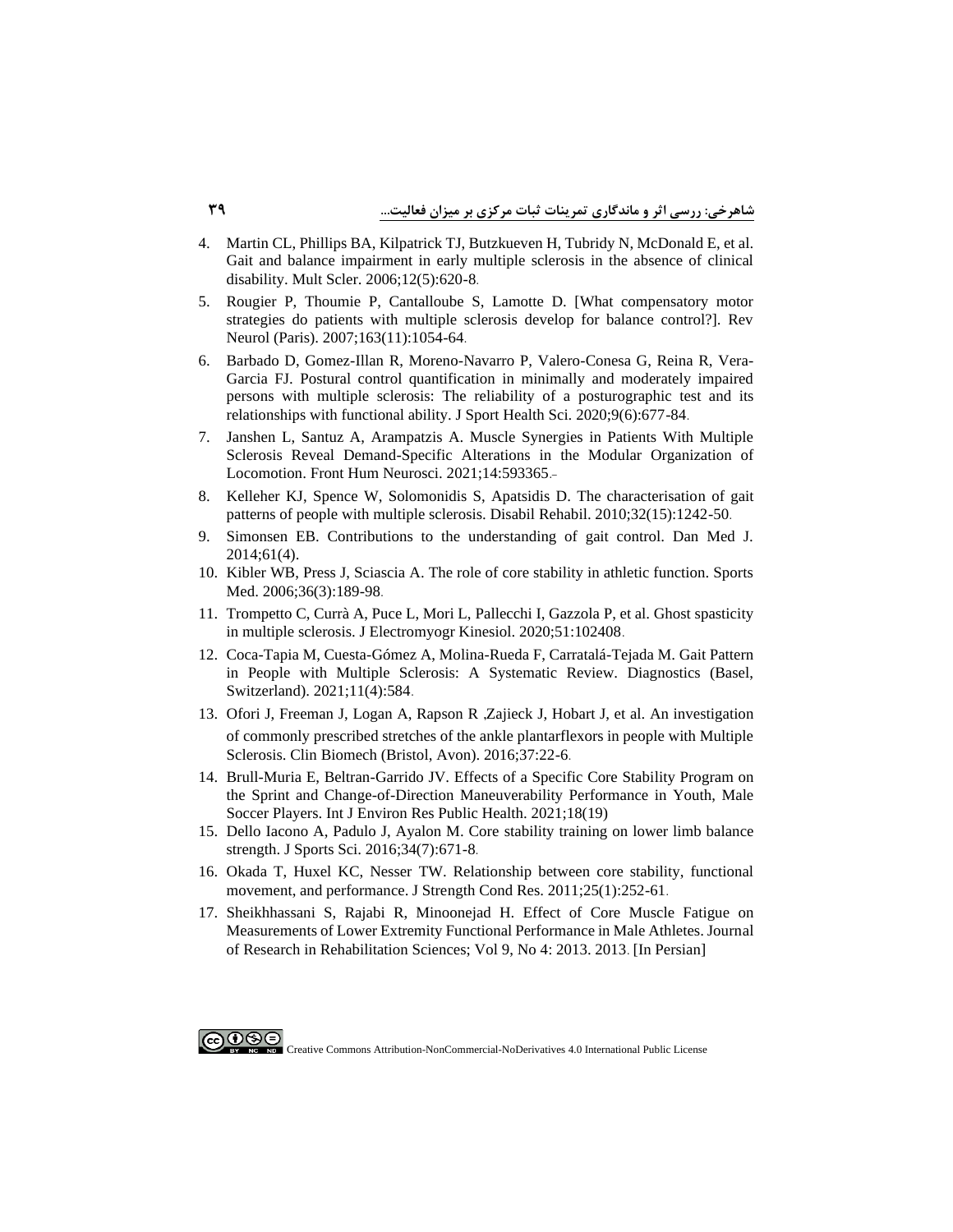- 18. [Shahrokhi H, Letafatkar A, Barati A, Daneshmandi H, Jamshidi](http://yafte.lums.ac.ir/article-1-2480-en.html) AA. The effect of [core stability exercises on functional capacity and fatigue in patients with multiple](http://yafte.lums.ac.ir/article-1-2480-en.html)  [sclerosis. Scientific Magazine yafte. 2017;19\(1\):63-76](http://yafte.lums.ac.ir/article-1-2480-en.html). [In Persian]
- 19. Freeman JA, Gear M, Pauli [A, Cowan P, Finnigan C, Hunter H, et al. The effect of](https://doi.org/10.1177/1352458510378126)  [core stability training on balance and mobility in ambulant individuals with multiple](https://doi.org/10.1177/1352458510378126)  [sclerosis: A multi-centre series of single case studies. Multiple Sclerosis Journal.](https://doi.org/10.1177/1352458510378126)  [2010;16\(11\):1377-84](https://doi.org/10.1177/1352458510378126) .
- 20. [Baird JF, Motl RW. Response Heterogeneity With Exercise Training and Physical](https://www.ncbi.nlm.nih.gov/pubmed/30585528)  [Activity Interventions Among Persons With Multiple Sclerosis. Neurorehabil Neural](https://www.ncbi.nlm.nih.gov/pubmed/30585528)  [Repair. 2019;33\(1\):3-14](https://www.ncbi.nlm.nih.gov/pubmed/30585528) .
- 21. [Döring A, Pfueller CF, Paul F, Dörr J. Exercise in multiple sclerosis --](https://pubmed.ncbi.nlm.nih.gov/22738091) an integral [component of disease management. EPMA J. 2011;3\(1\):2](https://pubmed.ncbi.nlm.nih.gov/22738091).-
- 22. Giesser BS. Exercise [in the management of persons with multiple sclerosis. Ther Adv](https://pubmed.ncbi.nlm.nih.gov/25941539)  [Neurol Disord. 2015;8\(3\):123-30](https://pubmed.ncbi.nlm.nih.gov/25941539) .
- 23. [Halabchi F, Alizadeh Z, Sahraian MA, Abolhasani M. Exercise prescription for](https://www.ncbi.nlm.nih.gov/pubmed/28915856)  [patients with multiple sclerosis; potential benefits and practical recommendations.](https://www.ncbi.nlm.nih.gov/pubmed/28915856)  [BMC Neurol. 2017;17\(1\):185](https://www.ncbi.nlm.nih.gov/pubmed/28915856) .
- 24. [Sandroff BM, Motl RW, Scudder MR, DeLuca J. Systematic, Evidence-Based](https://www.ncbi.nlm.nih.gov/pubmed/27447980)  [Review of Exercise, Physical Activity, and Physical Fitness Effects on Cognition in](https://www.ncbi.nlm.nih.gov/pubmed/27447980)  [Persons with Multiple Sclerosis. Neuropsychol Rev. 2016;26\(3\):271-94](https://www.ncbi.nlm.nih.gov/pubmed/27447980) .
- 25. [Amiri B, Sahebozamani M, Sedighi B. The effects of 10-week core stability training](https://www.ncbi.nlm.nih.gov/pubmed/29307152)  on balance in women with multiple [sclerosis according to Expanded Disability Status](https://www.ncbi.nlm.nih.gov/pubmed/29307152)  [Scale: a single-blinded randomized controlled trial. Eur J Phys Rehabil Med.](https://www.ncbi.nlm.nih.gov/pubmed/29307152)  [2019;55\(2\):199-208](https://www.ncbi.nlm.nih.gov/pubmed/29307152) .
- 26. Scott [SM, Hughes AR, Galloway SD, Hunter AM. Surface EMG characteristics of](https://www.ncbi.nlm.nih.gov/pubmed/20807227)  [people with multiple sclerosis during static contractions of the knee extensors. Clin](https://www.ncbi.nlm.nih.gov/pubmed/20807227)  [Physiol Funct Imaging. 2011;31\(1\):11-7](https://www.ncbi.nlm.nih.gov/pubmed/20807227) .
- 27. [Meyer-Moock S, Feng YS, Maeurer M, Dippel FW, Kohlmann T. Systematic](https://www.ncbi.nlm.nih.gov/pubmed/24666846)  [literature review and validity evaluation of the Expanded Disability Status Scale](https://www.ncbi.nlm.nih.gov/pubmed/24666846)  [\(EDSS\) and the Multiple Sclerosis Functional Composite \(MSFC\) in patients with](https://www.ncbi.nlm.nih.gov/pubmed/24666846)  [multiple sclerosis. BMC Neurol. 2014;14:58](https://www.ncbi.nlm.nih.gov/pubmed/24666846) .
- 28. [Kurtzke JF. Rating neurologic impairment in multiple sclerosis. Neurology.](http://n.neurology.org/content/33/11/1444.abstract)  [1983;33\(11\):1444](http://n.neurology.org/content/33/11/1444.abstract) .
- 29. [Corporaal SH, Gensicke H, Kuhle J, Kappos L, Allum JH, Yaldizli O. Balance control](https://www.ncbi.nlm.nih.gov/pubmed/22874664)  [in multiple sclerosis: correlations of trunk sway during stance and gait tests with](https://www.ncbi.nlm.nih.gov/pubmed/22874664)  [disease severity. Gait Posture. 2013;37\(1\):55-60](https://www.ncbi.nlm.nih.gov/pubmed/22874664).
- 30. [Hadadnezhad M, Rajabi R, Ashraf Jamshidi A, Shirzad E. The Effect of Plyometric](http://jssu.ssu.ac.ir/article-1-2250-en.html)  [Training on Trunk Muscle Pre-activation in Active Females with Trunk](http://jssu.ssu.ac.ir/article-1-2250-en.html)  [Neuromuscular Control Deficit. SSU\\_Journals. 2014;21\(6\):705-15](http://jssu.ssu.ac.ir/article-1-2250-en.html). [In Persian]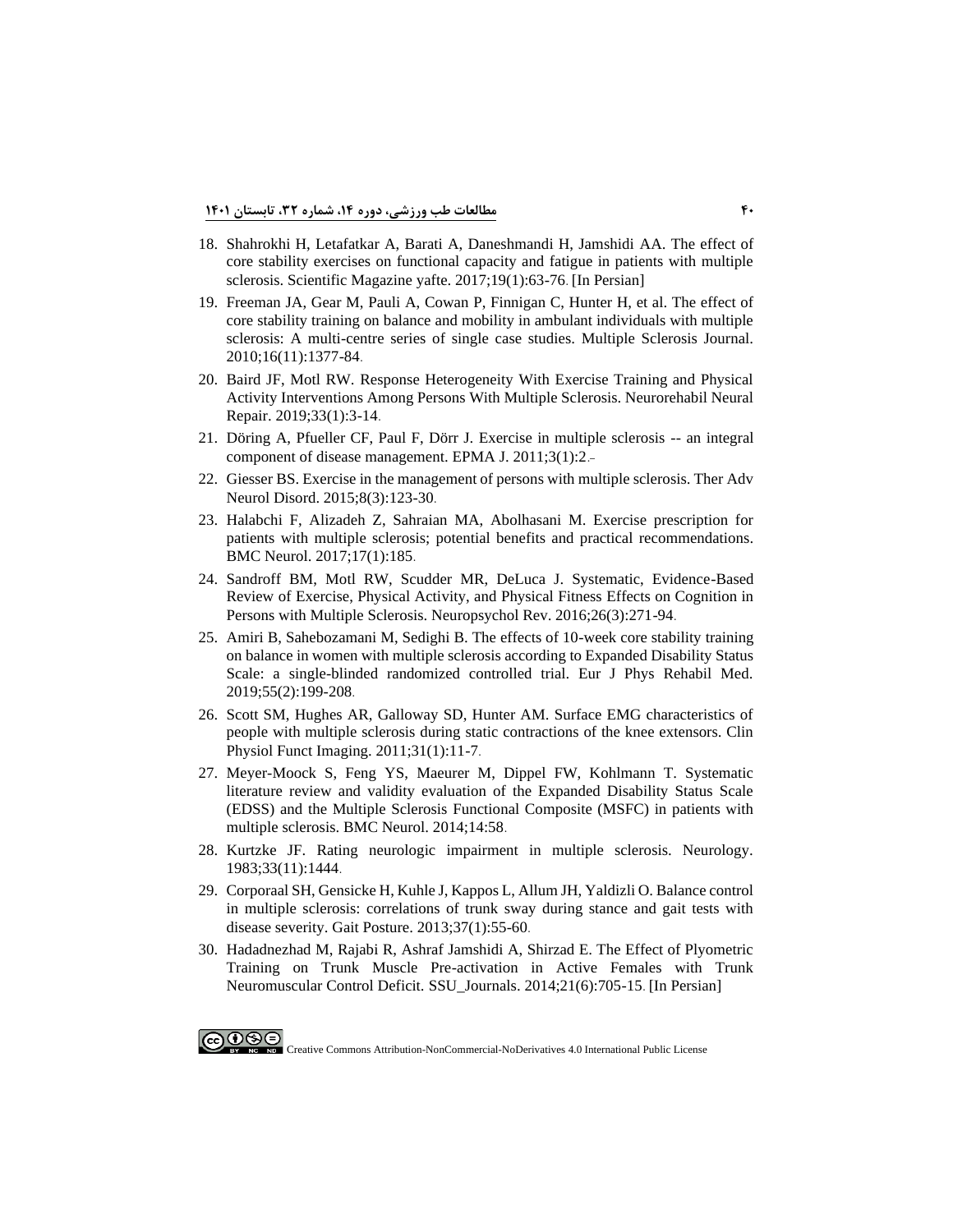- 31. [Norouzi K, Mahdavi Nejad R, Mohammadi M. Effect of core and hip neuromuscular](https://smj.ssrc.ac.ir/article_1837.html)  [training on knee joint position sense and static balance of male athletes](https://smj.ssrc.ac.ir/article_1837.html) with anterior [cruciate ligament reconstruction. Studies in Sport Medicine. 2019;11\(25\):109-26. \[In](https://smj.ssrc.ac.ir/article_1837.html)  [Persian\]](https://smj.ssrc.ac.ir/article_1837.html)
- 32. [Lotfi H, Nodehi Moghadam A, Shati M. Comparing Electromyographic Activity of](http://ptj.uswr.ac.ir/article-1-356-en.html)  [Quadriceps Muscle During Straight Leg Raise in Individuals With and Without](http://ptj.uswr.ac.ir/article-1-356-en.html)  [Patellofemoral Pain Syndrome. USWR. 2018;7\(4\):197-204](http://ptj.uswr.ac.ir/article-1-356-en.html) .
- 33. [Hobara H, Inoue K, Kanosue K. Effect of hopping frequency on bilateral differences](https://www.ncbi.nlm.nih.gov/pubmed/23462443)  [in leg stiffness. J Appl Biomech. 2013;29\(1\):55-60](https://www.ncbi.nlm.nih.gov/pubmed/23462443) .
- 34. [Vera-Garcia FJ, Moreside JM, McGill SM. MVC techniques to normalize trunk](https://www.ncbi.nlm.nih.gov/pubmed/19394867)  [muscle EMG in healthy women. J Electromyogr Kinesiol. 2010;20\(1\):10-6](https://www.ncbi.nlm.nih.gov/pubmed/19394867) .
- 35. [Prosperini L, Leonardi L, De Carli P, Mannocchi ML, Pozzilli C. Visuo](https://www.ncbi.nlm.nih.gov/pubmed/20150396)[proprioceptive training reduces risk of falls in patients with multiple sclerosis. Mult](https://www.ncbi.nlm.nih.gov/pubmed/20150396)  [Scler. 2010;16\(4\):491-9](https://www.ncbi.nlm.nih.gov/pubmed/20150396).
- 36. [Freeman J, Fox E, Gear M, Hough A. Pilates based core stability training in ambulant](https://www.ncbi.nlm.nih.gov/pubmed/22480437)  [individuals with multiple sclerosis: protocol for a multi-centre randomised controlled](https://www.ncbi.nlm.nih.gov/pubmed/22480437)  [trial. BMC Neurol. 2012;12:19](https://www.ncbi.nlm.nih.gov/pubmed/22480437) .
- 37. [Fatahi F, Ghasemi G, Karimi M T. The Effect of 8 Weeks of Core Stability Muscles](https://ptj.uswr.ac.ir/browse.php?a_id=267&slc_lang=en&sid=1&ftxt=1&html=1)  [Training on Kinetics of Single-Leg Landing. PTJ. 2016; 6 \(2\) :85-92.](https://ptj.uswr.ac.ir/browse.php?a_id=267&slc_lang=en&sid=1&ftxt=1&html=1)
- 38. [Roling K, Oliver G, Dittmore S, Moiseichik M. The effects of a lumbopelvic-hip](http://www.clinicalkinesiology.net/)  [strengthening intervention program on functional testing in collegiate female tennis](http://www.clinicalkinesiology.net/)  [players. Clinical Kinesiology. 2012;66:13-8](http://www.clinicalkinesiology.net/) .
- 39. [Marshall PW, Murphy BA. Muscle activation changes after](https://www.ncbi.nlm.nih.gov/pubmed/18586132) exercise rehabilitation for [chronic low back pain. Arch Phys Med Rehabil. 2008;89\(7\):1305-13](https://www.ncbi.nlm.nih.gov/pubmed/18586132) .
- 40. [Alvani E, Shirvani H, Shamsoddini A. Neuromuscular exercises on pain intensity,](https://www.ncbi.nlm.nih.gov/pubmed/34658391)  [functional disability, proprioception, and balance of military personnel with chronic](https://www.ncbi.nlm.nih.gov/pubmed/34658391)  [low back pain. J Can Chiropr Assoc. 2021;65\(2\):193-206](https://www.ncbi.nlm.nih.gov/pubmed/34658391) .
- 41. [French HP, Dunleavy M, Cusack T. Activation levels of gluteus medius during](https://doi.org/10.1179/174328810X12719009060380)  [therapeutic exercise as measured with electromyography: a structured review.](https://doi.org/10.1179/174328810X12719009060380)  [Physical Therapy Reviews 2010 Vol. 15 Issue 2 Pages 92-105](https://doi.org/10.1179/174328810X12719009060380)
- 42. [Stevens VK, Parlevliet TG, Coorevits PL, Mahieu NN, Bouche KG, Vanderstraeten](https://www.ncbi.nlm.nih.gov/pubmed/17196829)  [GG, et al. The effect of increasing resistance on trunk muscle activity during](https://www.ncbi.nlm.nih.gov/pubmed/17196829)  [extension and flexion exercises on training devices. J Electromyogr Kinesiol. 2008;](https://www.ncbi.nlm.nih.gov/pubmed/17196829)  [18\(3\).](https://www.ncbi.nlm.nih.gov/pubmed/17196829)
- 43. [Stevens VK, Vleeming A, Bouche KG, Mahieu NN, Vanderstraeten GG, Danneels](https://pubmed.ncbi.nlm.nih.gov/16896840)  [LA. Electromyographic activity of trunk and hip muscles during stabilization](https://pubmed.ncbi.nlm.nih.gov/16896840)  [exercises in four-point kneeling in healthy volunteers. Eur Spine J. 2007;16\(5\):711](https://pubmed.ncbi.nlm.nih.gov/16896840) - [8.](https://pubmed.ncbi.nlm.nih.gov/16896840)